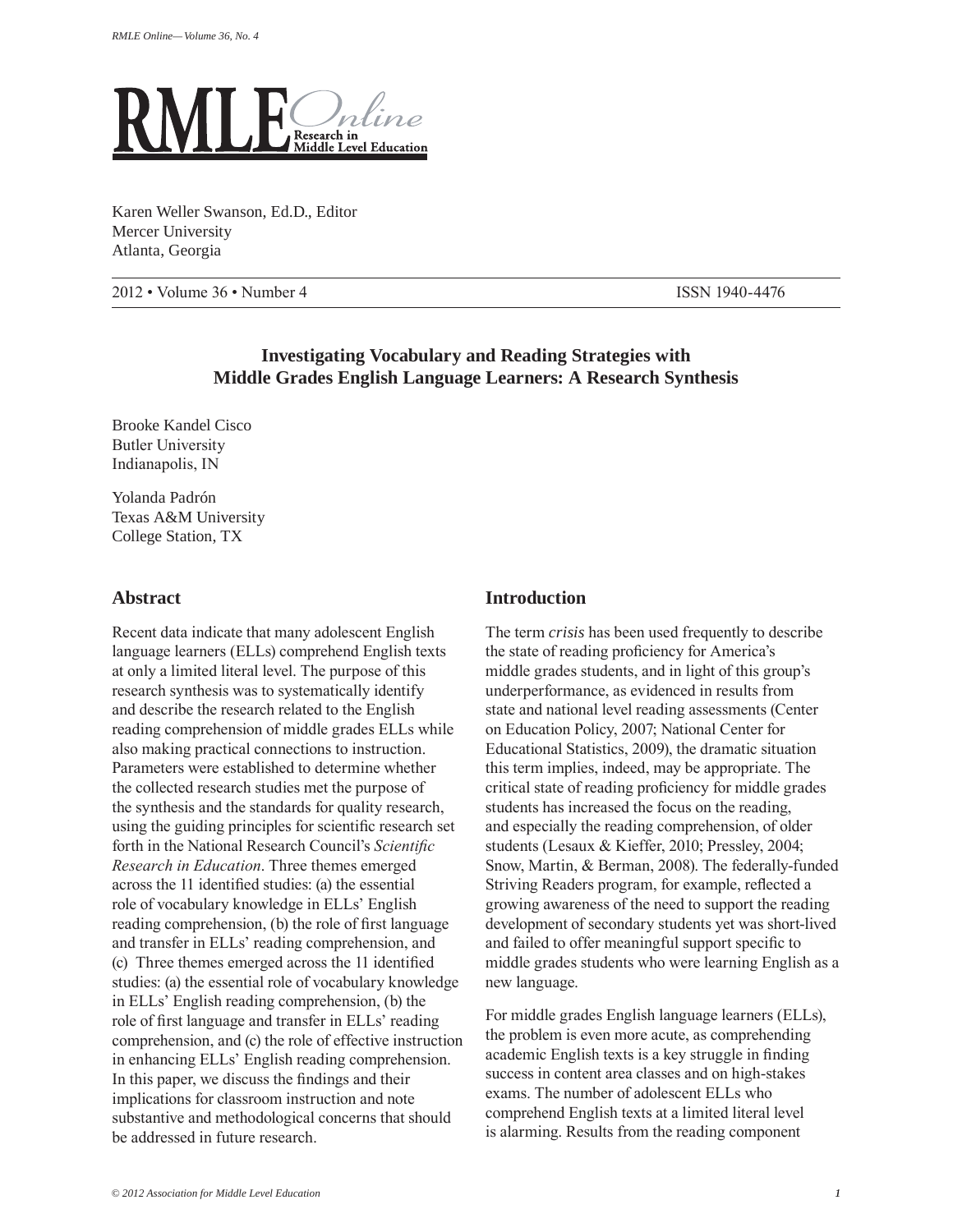of the 2009 National Assessment of Educational Progress (NAEP), for example, revealed that the scores of 97% of eighth grade ELLs from all racial and ethnic backgrounds are below the proficient level in English reading, while the scores of approximately 85% of former ELLs are below proficient (NCES, 2009). Students who score below the proficient level are unable to consistently make inferences, draw logical conclusions, and make connections while reading—components that are essential to reading comprehension. Without the ability to comprehend complex and cognitively challenging English texts, ELLs are not likely to be successful in middle school and beyond (Biancarosa & Snow, 2006; Kamil, 2003; Torgensen et al., 2007).

An important piece in addressing the reading comprehension challenges of middle school ELLs is acknowledgment of the complex factors that influence reading comprehension. These factors include the role of language proficiency and culture in reading comprehension; the paucity of information specific to the reading process for middle grades ELLs; and a lack of teacher preparation specific to ELLs, which may lead to inappropriate instruction (Calderón & Minaya-Rowe, 2003). Teachers need a "nuanced understanding of the process of reading comprehension" for linguistically diverse students; isolated one-shot instructional strategies may have limited success in supporting ELLs' reading comprehension efforts (Lesaux & Kieffer, 2010, p. 597). For ELLs whose native language is not Spanish, the research base on reading comprehension is nearly non-existent. In sum, the pervasive low achievement of middle grades ELLs necessitates that they be provided rich, highquality, research-based instruction that addresses the complexities ELLs encounter in developing the ability to read well and access content area material (Short & Fitzsimmons, 2007). Typically, however, as noted in Roe's (2004) earlier synthesis, attempts to inform instruction with research result in lofty suggestions but limited practical applications to teachers' unique circumstances. Conversely, suggestions specific enough to be implemented in a classroom setting may lack an adequate research base. Thus, in the present research synthesis, we attempt to identify and describe the research related to the English reading comprehension of middle grades ELLs while also making practical connections to instruction. Our end goal, rather than a prescriptive list of strategies, is to provide middle grades educators an accessible research base they can use to make informed decisions in their teaching practices when working to teach reading

comprehension to students and, in particular, to ELLs (International Reading Association & National Middle School Association, 2001; Roe, 2004; Short & Fitzsimmons, 2007).

#### **What Is Reading Comprehension?**

In this section, we provide an overview of how reading comprehension has been defined. Later, we will review reading comprehension research related to vocabulary knowledge and cognitive reading strategies with ELLs. The study of reading comprehension and its instruction has been an active, ongoing area of research. An early and major influence on the definition of reading comprehension was a factor analysis conducted by Davis (1944). His findings indicated that reading comprehension consisted of nine basic discrete measurable skills: word meaning knowledge; selecting appropriate word meaning for a word in context; following the organization of a passage; selecting the main idea; answering questions directly answered in the passage; answering questions for which the words in the passage are not a direct answer to the question; making inferences; recognizing literary devices in text; and determining a writer's purpose and point of view.

This view of comprehension as a discrete and static compilation of skills continued until the middle to late 1970s when there was an increase in new frameworks for understanding reading comprehension. Some of these new developments included the introduction of schemata (Anderson, 1977), story grammars (Thorndyke, 1977), and text-analytic schemes (Fredericksen, 1975; Kintsch, 1974). During this period, reading comprehension was defined by cognitive science in terms of how language is processed in the mind. That is, many researchers viewed the construction of a coherent mental representation of the textual information by the reader as an essential component of successful reading comprehension (Kintsch & van Dijk, 1978).

By the 1990s, the definition of reading comprehension was further extended to mean that comprehension was constructed and interrelated to form a coherent, integrated representation of meaning in memory. In this view, successful reading comprehension occurred when readers drew on other circumstances to help themselves understand and learn from new experiences and from reading other texts (Kintsch, 2004).

Gambrell, Block, and Pressley (2002) defined reading comprehension as "acquiring meaning from written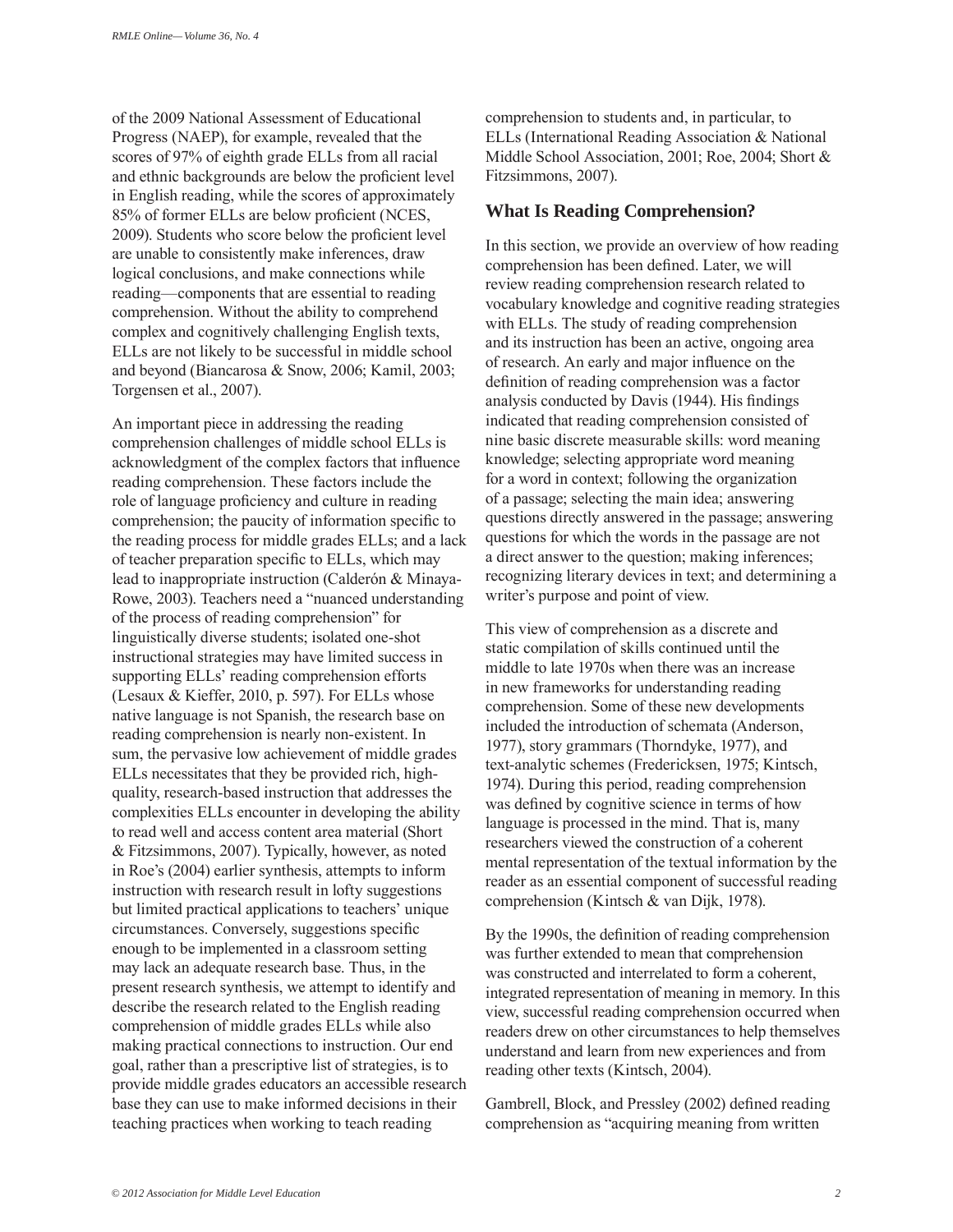text" (p. 4). Other experts in reading chose to add more specificity to their descriptions of reading comprehension. Sweet and Snow (2003), of the RAND Reading Study Group (RRSG), for example, reported that the RRSG defined reading comprehension as a multidimensional process involving the reader, the text, and the activity during which the reader extracts information from the words read and creates meaning at the same time. Finally, in an analysis of reading research accomplished with native English speakers, the authors noted the importance of vocabulary development and instruction as well as the central role of strategy instruction in studies focusing on reading comprehension (National Institute of Child Health and Human Development [NICHD], 2000).

Beginning with the work of The New London Group (1996), literacy scholars have also begun to explore reading within a multiliteracies framework. No longer is reading comprehension simply about making meaning from the words on a page. Instead, in a multiliteracies framework, readers must negotiate their own cultural and linguistic identities within a social context to comprehend the written text and new communication technologies.

In light of the previous findings and those of the analysis of research that were outlined in the Report of the National Reading Panel (NRP; NICHD, 2000), we used the two key components, vocabulary knowledge and strategy instruction, as a frame for our synthesis, focusing on the reading comprehension of middle school ELLs. While we concede that the work of the NRP is controversial among literacy scholars, we used the findings from the NRP (NICHD, 2003), since they have become the foundation of many school districts' reading programs, and because many publishers have incorporated the Panel's findings into their books and materials (Shanahan, 2003).

#### *Reading Comprehension and Vocabulary Development for ELLs*

Many researchers have argued that vocabulary plays a critical role in reading comprehension (August, Carlo, Lively, McLaughlin, & Snow, 2006; Graves, 2000; NICHD, 2000). Both incidental vocabulary development and purposeful vocabulary instruction have been addressed in the research literature. Students can incidentally learn vocabulary through oral language and extensive reading, and students who read extensively tend to have larger vocabularies (Sternberg, 1987). The probability of learning an unknown word in this manner is low, however, especially for less able readers. While the cumulative

effects of incidental vocabulary acquisition most certainly contribute to vocabulary development, vocabulary instruction also has a place in encouraging vocabulary development and enabling reading comprehension (Carlo et al., 2004; Graves, 2000; Nagy, 1997; Swanborn & de Glopper, 1999). Research focusing on English monolinguals and explicit vocabulary instruction supports direct and varied ageappropriate vocabulary instruction as an important component of teaching comprehension (Beck, Perfetti, & McKeown, 1982; NICHD, 2000; Pressley, 2001; Stahl & Fairbanks, 1986).

Just as vocabulary is considered an important dimension in English monolingual students' ability to comprehend text (NICHD, 2000), the National Literacy Panel on Language-Minority Children and Youth has noted the critical role of vocabulary in reading comprehension and general literacy development for ELLs (August & Shanahan, 2006). Both incidental and purposeful vocabulary development may be especially important for ELLs who encounter more total unknown words and are less able to use contextual and linguistic clues to decipher unfamiliar vocabulary than monolingual English speakers (Nagy, 1997). However, while the role of vocabulary in reading comprehension for English monolinguals has been widely studied, only a handful of studies have addressed vocabulary and reading comprehension for ELLs. Researchers have approached the issue in two ways. While some studies (García & Nagy, 1993; Nagy, García, Durgunoğlu, & Hancin-Bhatt, 1993) examine the role of Spanish-English cognate identification and strategic use in reading comprehension, other studies (García, 1991; Langer, Bartolomé, Vásquez, & Lucas, 1990; Lesaux & Kieffer, 2010) look more generally at vocabulary knowledge, both in the first and/or second languages. Overall, studies embodying both approaches support vocabulary as an important dimension of reading comprehension.

#### *Reading Comprehension and Strategy Use for ELLs*

Along with noting the role of vocabulary in reading comprehension for native English speakers, the NRP highlighted the importance of strategy use and instruction (NICHD, 2000). Afflerbach, Pearson, and Paris (2008) distinguished reading strategies from reading skills by describing reading strategies as "deliberate, goal-directed attempts to control and modify the reader's efforts to decode text, understand words, and construct meanings of text" (p. 368) while noting that reading skills are automatic actions that result in decoding and comprehension with speed, efficiency, and fluency and usually occur without awareness of the components or control involved.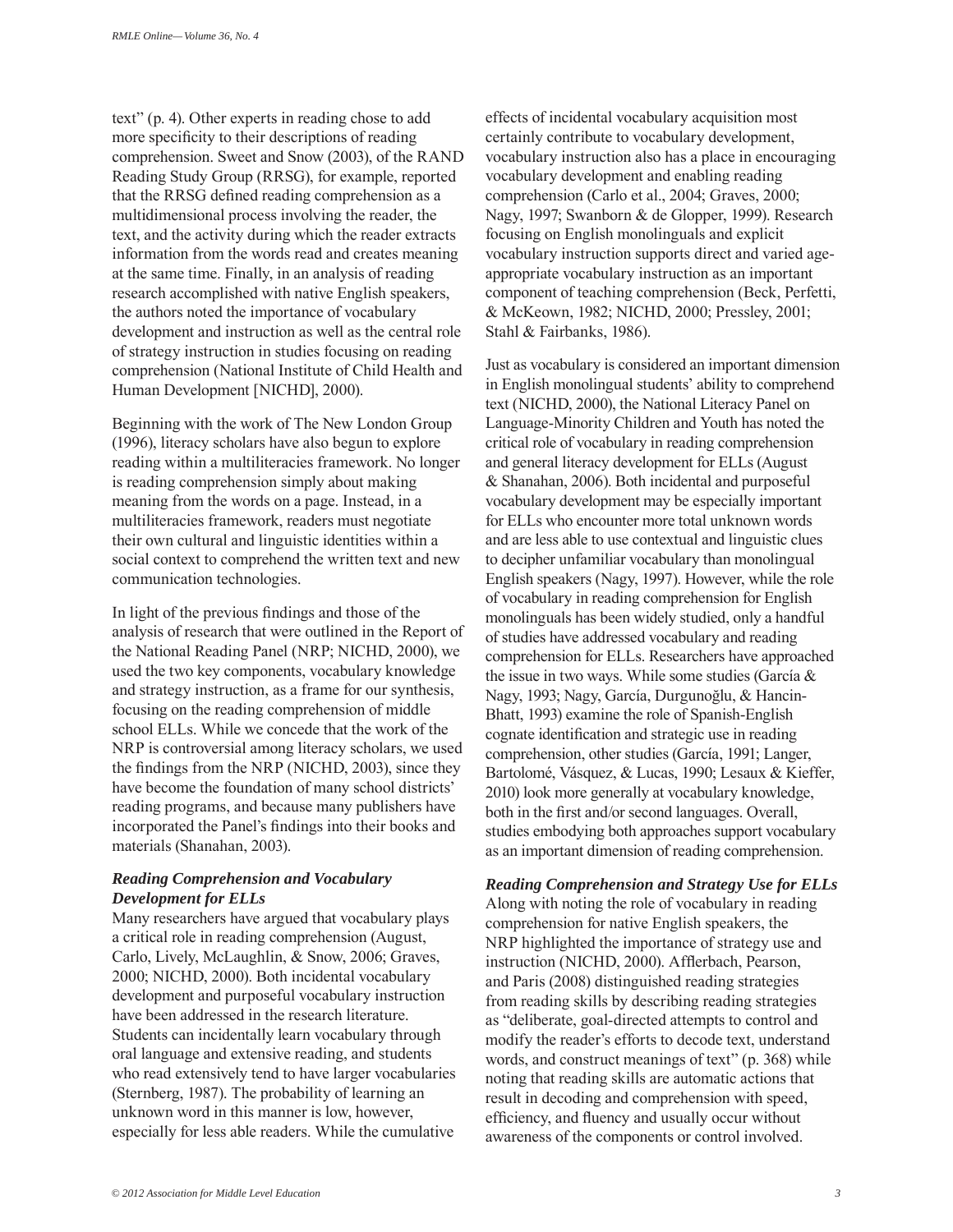Reading strategies, purposeful activities or tactics that assist in comprehending text, include practices such as clarifying reading purposes, determining importance, continual monitoring of comprehension, questioning, summarizing, using mental imagery, and making inferences based on text and life experiences (Brown, 1980; Dole, Duffy, Roehler, & Pearson, 1991; Gambrell & Jawitz, 1993; Pressley, Johnson, Symons, McGoldrick, & Kurita, 1989). Research supports that good readers actively and automatically use a repertoire of these comprehension strategies while reading (Duke & Pearson, 2002; Jetton & Alexander, 2004; Pressley & Afflerbach, 1995).

In addition to supporting the role of strategy use in reading comprehension, research also supports the positive influence of reading strategy instruction on reading comprehension outcomes, as measured both by comprehension in authentic reading contexts and by standardized assessments of comprehension (Pressley, 2001). Previous research surrounding strategy instruction first focused on instruction of individual strategies such as identifying story elements, storymapping, question generation, and imagery (Beck, Omanson, & McKeown, 1982; Gambrell & Bales, 1986; Gambrell & Jawitz, 1993; Idol & Croll, 1987). In these experimental studies, carried out mostly with English-monolingual elementary students, researchers found that various forms of strategy instruction did, indeed, have a positive effect on students' reading comprehension. Later studies demonstrated that through modeling and student-guided and independent practices, instruction that encouraged a "transactional approach" or the simultaneous use of multiple strategies in making sense of text was also effective in improving student comprehension (Palinscar & Brown, 1984; Pressley et al., 1992).

The use of reading strategies is also an important component in the comprehension process for ELLs (August & Shanahan, 2006). The paucity of research examining ELLs and reading strategies is especially pronounced when searching for studies that focus on middle grades ELLs. Studies focused on the issue have addressed reading strategy use, cross-linguistic strategy transfer, response to strategy instruction, and differences in strategy use by reading ability and text genre (García, 2000, 2003; Genesee & Riches, 2006; Short & Fitzsimmons, 2007; Sweet & Snow, 2003). In general, studies conducted with middle grades students suggest that the use of various reading strategies positively influences general reading success and, more specifically, enhances reading comprehension in

English (García, 1998; Jiménez, 1997; Jiménez, Garcia, & Pearson, 1995, 1996; Olson & Land, 2007).

#### **Purpose of the Synthesis**

Findings from studies focusing on vocabulary knowledge and reading strategies within the context of reading comprehension by middle grades ELLs can provide teachers information on how to effectively instruct ELLs to become successful English readers. Teachers not only need access to research that summarizes and explains the extant research, they also need specific suggestions on how research can inform classroom practice. Research syntheses are a well-suited approach to address this issue by providing educators systematic access to the results of research on reading comprehension and middle grades ELLs while also connecting the research to instruction. In sum, the primary purpose of this work is to assume a role similar to that of cultural synthesizer (Roe, 2004) as we systematically gather and evaluate research relevant to ELLs' reading comprehension, describe the research findings, and offer suggestions for practice that are informed by the research.

# **Methods Selection Criteria and Search Strategy**

Informed by the work of Genesee, Lindholm-Leary, Saunders, and Christian (2006), we established criteria to determine initial inclusion of research studies. Specifically, studies had to be published between 1989 and 2010 and focused on vocabulary knowledge and/ or strategy use and instruction within the context of reading comprehension of ELLs in the United States. A 20-year time period was selected to include both recent work on the topic of reading comprehension with middle grades ELLs as well as research that had been conducted earlier but was still likely influencing classroom instruction. Study samples had to include a majority of students from the fifth, sixth, seventh, and eighth grades, and for studies with linguistically heterogeneous samples, data had to be disaggregated for ELLs. The journals examined in the initial phase of the research synthesis were chosen to represent the top research journals in the field of education as well as journals specifically addressing the specialized areas of ELLs, reading, and middle grades students (see Appendix A for a list of journal titles).

Online bibliographic search tools, such as EBSCO and JSTOR, were used to search within the journals for articles containing keywords *vocabulary*, *strategies*, and *reading comprehension* (as informed by the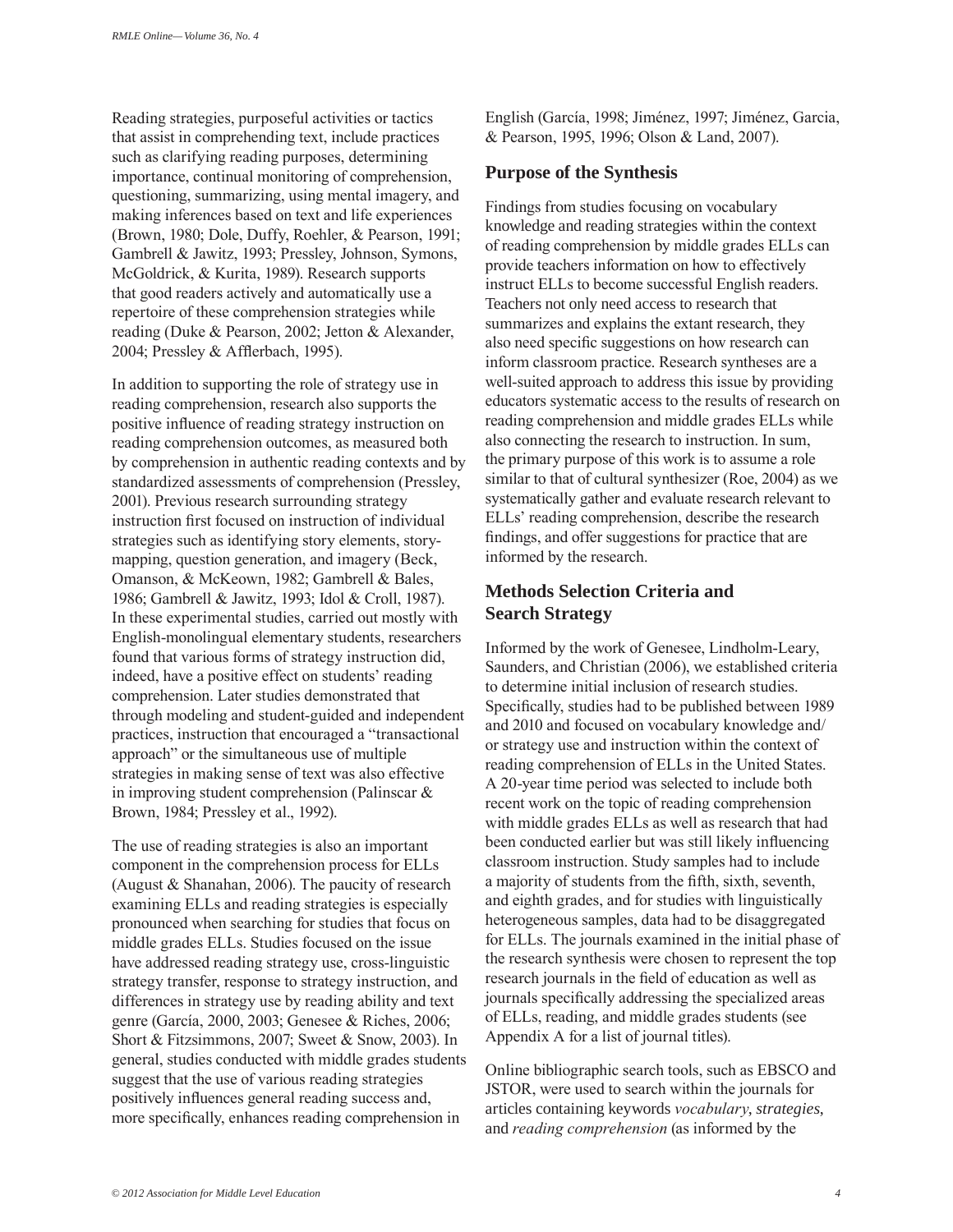Report of the National Reading Panel; NICHD, 2000), combined with the keywords *bilingual, limited English proficient, English language learner, English as a second language, immigrant,* and *atrisk*. Additionally, manual searches through journal article titles and abstracts were conducted to locate articles relevant to vocabulary knowledge, vocabulary instruction, strategy use and instruction, and reading comprehension for middle grades ELLs. This initial search, including electronic and manual searches, produced 12 studies that appeared relevant.

After the initial search was completed, a secondary search through the reference lists of the 12 articles was conducted to obtain additional information on the topic. Every effort was made to obtain relevant technical reports, conference proceedings, dissertation theses, and journal articles that were found during the secondary search. Nine additional articles were found; however, six of those were preliminary technical reports or unpublished theses and were later published as journal articles that had already been included in the synthesis.

Finally, the 15 total retrieved studies were evaluated for quality of the research methods. The evaluation of study quality was an essential step, because in a research synthesis, the investigator does not have access to the original data but must rely on the results presented by study investigators. The criteria for study quality were based on the guiding principles for scientific research in education set forth in the National Research Council's Scientific Research in Education (Shavelson & Towne, 2001). Specifically, studies were included in the final synthesis if the research was empirical and was connected to a relevant theoretical framework or conceptual model, used an appropriate research design to investigate the study's research questions, included clear and detailed descriptions of the research, and presented logical conclusions based on the data found. The studies did not necessarily have to include an experimental design, and studies conducted in naturalistic settings that could be replicated through similar qualitative methods were also included. After evaluating each study for quality, 11 of the 15 original research studies remained in the final synthesis.

#### *Coding and Analysis*

The 11 studies included in the research synthesis represented a variety of research paradigms, including quasi-experimental interventions, case studies, interviews, and think-alouds, and, thus, the analysis of the studies needed to address both quantitative and qualitative data. Appendix B includes a table outlining

specific information on each study. We had originally planned to synthesize results by tallying study findings according to the a priori categories that we had used to locate articles, namely vocabulary knowledge, vocabulary instruction, reading strategy use, and reading strategy instruction.However, we found that this coding system oversimplified the complexities of reading comprehension of ELLs and did not reflect some of the most compelling findings in the study, which suggested that vocabulary and reading strategies are intricately connected for ELLs. The findings of one study, for example, suggested that knowledge of Spanish-English cognates (ex: dinosaur/*dinosaurio*), or words that are similar in both form and meaning, contribute to Spanishspeaking ELLs' English reading comprehension (Nagy et al., 1993). Using our a priori categories, this study would have fallen under vocabulary knowledge, yet categorizing this study as strictly related to vocabulary knowledge would have ignored the finding of another study that proposed cognates to be a type of reading strategy used by Spanish-speaking ELLs (Jiménez et al., 1996). Additionally, the use of the a priori categories resulted in a document akin to a comparison and contrast narrative literature review and inhibited critical analysis and synthesis of the studies.

Our second attempt to synthesize the findings of the 11 studies was more reflective of the constant-comparative method frequently used in qualitative research (Glaser, 1978). To become intimately familiar with the research, we began by reading and reviewing each study multiple times. Each time we read through a study, we noted salient information for each study, such as participants and research questions and design, and we recorded key words related to the findings. Next, we identifed themes that emerged across the studies and looked for words or phrases to tentatively identify those themes (e.g., vocabulary knowledge, first language (L1) issues, instruction). We then returned to the findings of the studies and sorted the findings into the identified themes. During this process, we looked for disconfirming instances within the studies' findings to establish the validity of the themes. Finally, we critically appraised and summarized the findings within each theme, always with the intention of providing relevant information for middle grades classroom practitioners.

#### **Research Synthesis Findings**

In this section, we summarize the findings from the studies identified in the research synthesis and address the practical implications of the findings. Three themes relevant to middle grades classroom practice emerged from the findings of the studies: (a)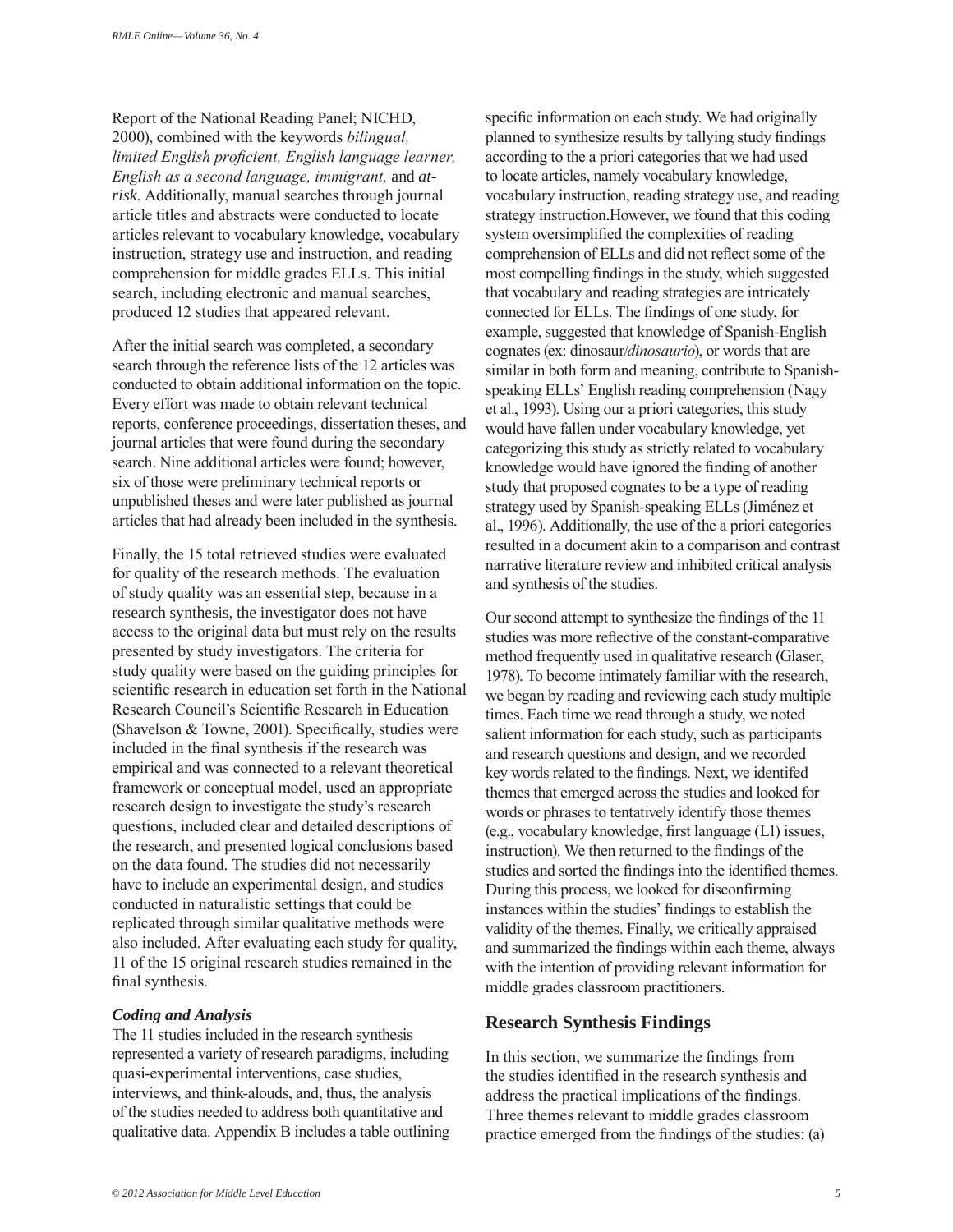the essential role of vocabulary knowledge in English reading comprehension for ELLs, (b) the role of first language and transfer in reading comprehension for ELLs, and (c) the role of approaches to instruction to enhance English reading comprehension. While the first two themes focus on the resources students bring to English reading comprehension, the third theme focuses on what educators can do to support ELLs' English reading comprehension efforts. In the following sections, we summarize the research under each of these three themes and discuss how the research might inform classroom practice with ELLs.

#### *Essential Role of Vocabulary Knowledge in English Reading Comprehension*

Research has suggested that limited vocabulary contributes to the comprehension problems experienced by struggling readers (NICHD, 2000). The studies in this synthesis extend this understanding by documenting the key role of vocabulary in English reading comprehension for ELLs. The findings relevant to this theme were extracted from two different comprehension contexts: reading comprehension as measured by reading achievement tests and reading comprehension accessed through interactions with authentic texts. This distinction is important because the type of comprehension necessary to be successful on reading achievement tests may be different from the type of comprehension necessary to read for meaning in more authentic settings. Nonetheless, these two distinct settings produced overlapping findings suggesting that vocabulary knowledge is a key component in ELLs' ability to comprehend English texts.

In studies using reading achievement tests as the context for measuring reading comprehension, English vocabulary knowledge was found to be an essential determinant in students' level of English reading comprehension (García, 1991; Nagy et al., 1993). García (1991) sought to understand the factors influencing Spanish-speaking Hispanic students' English reading test performance. Results revealed the influence of limited vocabulary knowledge on ELLs' answers on the reading test, particularly on textually implicit questions, or those items that asked students to gather information from various parts of the reading test passage. Through interviews, García found that many of the Spanish-speaking ELLs comprehended the test passages but missed test questions due to unknown or misinterpreted vocabulary in the test items. In one reading test passage, for example, the words "freedom" and "free state" were used to describe an animal's habitat. In contrast, the test

question used the clue phrase "native environment." Due to misinterpretation of the vocabulary in the paraphrase, students did not believe the question was answered in the passage, and incorrectly guessed the answer or attempted to create their own erroneous interpretations of the question. When the paraphrase "native environment" was defined in Spanish, however, students were able to demonstrate understanding of the passage by answering the question correctly. Therefore, data supported that unknown English vocabulary, not inability to answer inferential questions or comprehend text, was a major factor impeding ELLs' reading test performance.

In an effort to understand the specific reading difficulties that contribute to reading comprehension struggles, Lesaux and Kieffer (2010) used standardized measurements of literacy and language with 201 sixth grade ELLs and 61 sixth grade native English speakers. The data from the battery of measurements revealed three distinct skill profiles that characterize struggling readers: *slow word callers* (above-average word reading accuracy, low vocabulary and fluency skills), automatic word callers (above-average word reading accuracy, low vocabulary skills, average fluency), and *globally impaired* (below-average performance on all measures save decoding accuracy). Common to the three profiles, regardless of language background, was low vocabulary knowledge. Language minority status, however, did not predict the skill profile into which each student would fall, thus suggesting that vocabulary difficulties are prevalent across the population of struggling middle grades readers and, perhaps, are not necessarily unique to ELLs.

Findings from studies in more authentic reading settings similarly suggested vocabulary as a key factor in English reading comprehension. Jiménez and associates (1995, 1996) found that, in contrast to the proficient English monolingual reader who rarely needed to focus on vocabulary to aid comprehension, all the bilingual readers, both proficient and less proficient, held a word-driven approach to comprehension in that vocabulary was the focus of much of the students' comprehension efforts. The processes and strategies enacted to resolve unknown vocabulary, however, distinguished the proficient bilingual readers from the less proficient bilingual readers. The proficient bilingual readers effectively used multiple reading strategies, such as using context, monitoring, prior knowledge, restating, and making inferences, in the service of understanding unknown vocabulary to extract meaning from the text. In contrast to this strategic approach to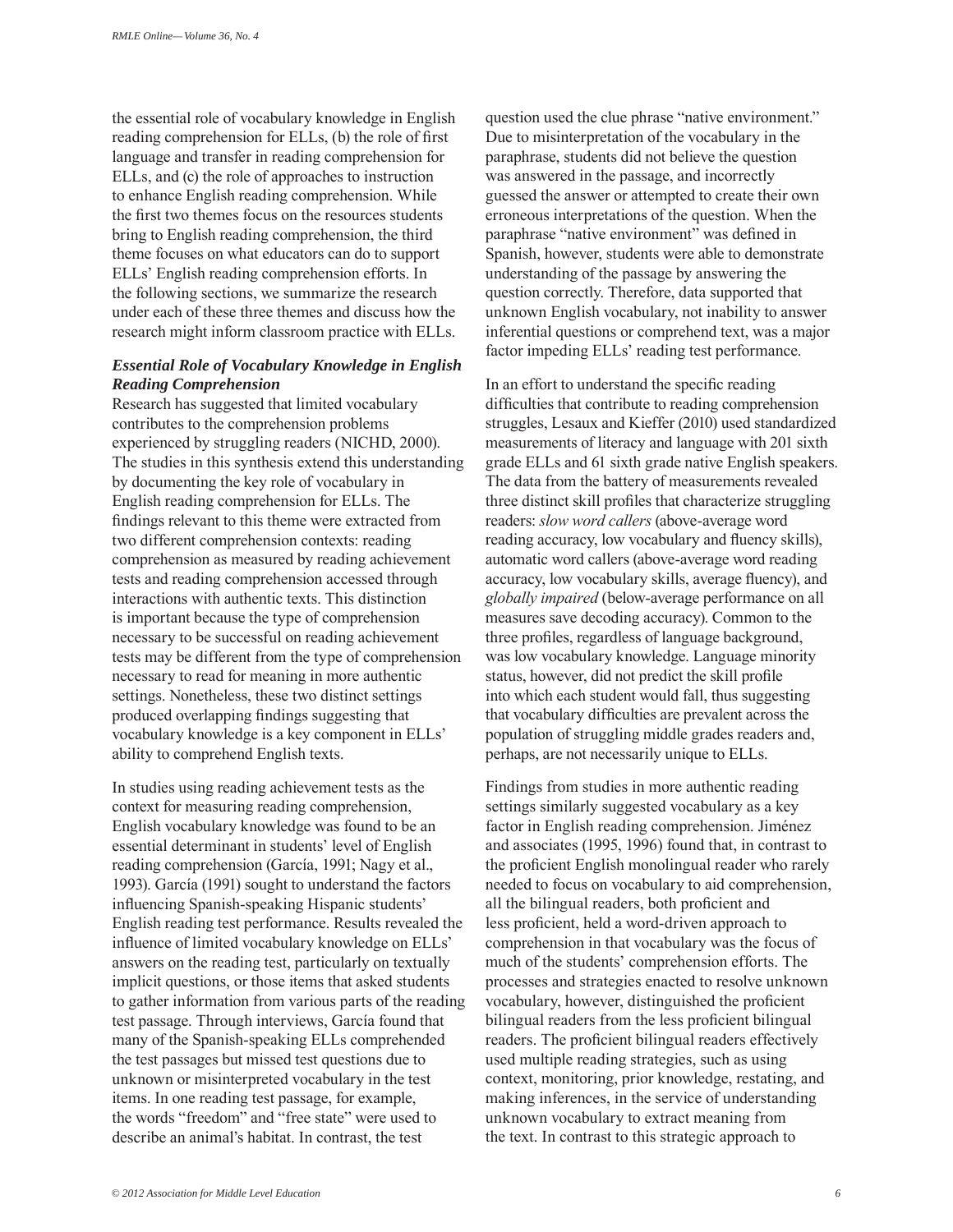unknown vocabulary adopted by proficient bilingual readers, the less proficient bilingual readers' efforts to decipher unknown vocabulary primarily consisted of decoding and forced conclusions, both of which ultimately detracted from their ability to comprehend texts as a whole.

To summarize, the studies synthesized in this theme document the important role of vocabulary knowledge across types of reading comprehension tasks (i.e., reading tests and more authentic texts). In addition, results from these studies also indicate that regardless of students' language background, struggling readers exhibit low vocabulary knowledge. In addition, similar to findings from previous studies (Padrón, 2009), proficient bilingual readers used more strategies to understand unknown vocabulary when compared to less proficient bilingual readers who had a limited number of strategies to help them understand vocabulary. The findings described corroborate previous work suggesting the importance of vocabulary for ELLs' understanding of English text (Huckin, Haynes, & Coady, 1995; Laufer, 1997) and suggest the need for including vocabulary development as an essential feature of reading comprehension instruction with ELLs.

*What does this mean for instruction?* It is commonly assumed that a word-level (as opposed to text-level), or logocentric, approach to reading comprehension is unsophisticated and ineffective. For ELLs, however, vocabulary is an important aspect of learning to read, and we need to support them in their logocentric approach to reading, while encouraging them to do so strategically. While honoring that ELLs may decipher each word individually, for example, we can teach students to be purposeful about also looking at context. We can provide students with specific instruction on strategic approaches for deciphering a single word instead of a whole text, as would typically be done in a middle school classroom.

Semantic mapping, for example, is a strategy that can help ELLs see the relationships between words and more fully understand unfamiliar vocabulary. Semantic mapping can help students make connections to their prior knowledge and understand unknown academic vocabulary. This activity is also beneficial for native English speakers, since they also need assistance in developing academic language. To capitalize on the propensity for social interaction that middle grades students demonstrate, teachers can include time for students to talk about vocabulary. For ELLs, peer-to-peer conversation about vocabulary can

contextualize unknown words, clarify misconceptions about homonyms or polysemous words, and provide English language modeling. When conducted in the ELLs' home language, vocabulary conversations also serve to make connections to known words and to highlight cognates. In addition to specific instructional strategies that pre-teach unknown vocabulary, teachers can show middle grades ELLs how to use the "clues" in unknown vocabulary. When an ELL understands, for example, that the prefix *bio-* means life or living, the student can apply that knowledge to decipher a range of academic vocabulary such as biodiversity, biohazard, and biography that, in turn, will support reading comprehension. This type of word study gives middle grades ELLs relevant tools to use in a logocentric approach to reading while also modeling that successful readers do not simply guess but are strategic in their comprehension efforts.

#### *The Additive Nature of the First Language in Reading Comprehension*

Proponents of bilingual education have long communicated the importance of using the first language to learn subsequent languages and have highlighted theory that proposes a common underlying proficiency that allows language, content, and competencies to transfer from one language to another (Cummins, 1980). The findings from the studies included in the synthesis corroborate this claim, suggesting that ELLs' first language (L1) serves as a valuable resource in English reading comprehension. In addition, the studies under this theme also included strategies unique to bilingual learners.

*Use of the first language.* The studies described a general reliance on the L1 during English comprehension efforts. Langer and colleagues (1990), for example, found that Hispanic ELLs, regardless of oral English proficiency, relied on Spanish, their L1, to support comprehension when encountering comprehension difficulties in English; however, the converse, using English to support Spanish comprehension, occurred much less frequently. Jiménez (1997) reported similar results but, specifically, with bilingual students considered to have limited literacy skills. Results from the studies conducted by Jiménez and associates (1995, 1996) and described under the first theme further supported this use of the L1 for English reading comprehension and documented reading strategies unique to proficient readers who have access to more than one language.

*Uniquely bilingual strategies.* The use of transfer, translation, and cognates were all reading strategies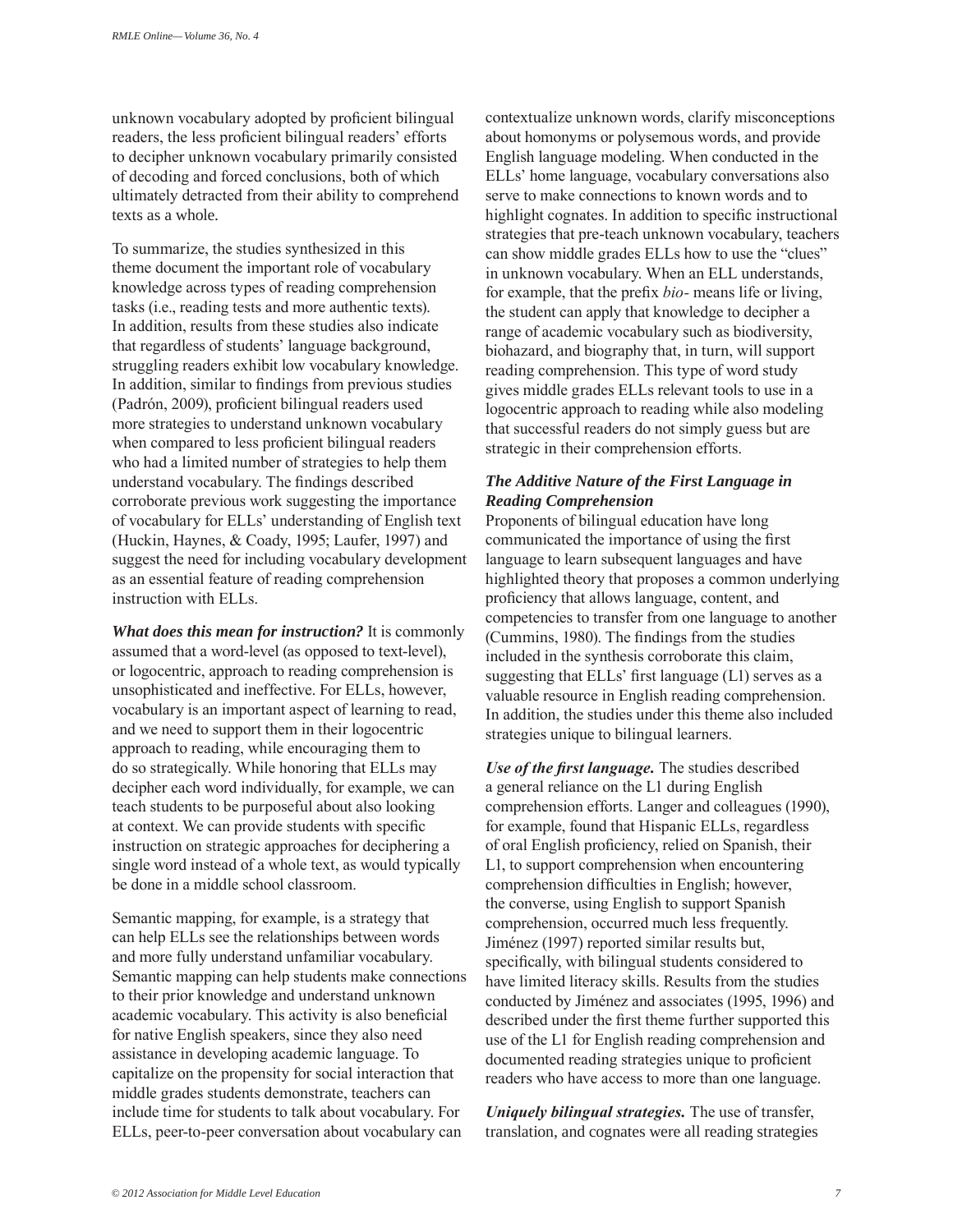that the proficient bilingual readers used to assist in reading comprehension (Jiménez et al., 1996). Neither the proficient English monolingual readers (as might be expected) nor the less proficient bilingual readers used these strategies regularly.

The use of transfer in reading comprehension signifies that students understand that a strategy or reading process learned in one language can be applied to reading in another language. The researchers found that, while proficient bilingual readers understood that the processes undertaken to comprehend texts transferred from Spanish to English and vice versa, the less proficient bilingual readers considered their bilingualism an impediment to reading, especially in English. Multiple proficient bilingual readers noted that both word-level strategies, such as sounding out unknown vocabulary, and text-level strategies, such as making connections, function across languages.

Translation, another strategy documented in the study by Jiménez and colleagues (1996), was most often demonstrated when the proficient bilingual students, reading in Spanish, came across unknown vocabulary. One student, for example, used translation of the words *agujero negro* (black hole) to English to understand a Spanish expository text. The significance of the term *agujero negro* was not immediately known by the student; however, once translated, she understood the term, likely because she had received English instruction on the concept. As with the transfer strategy, translation strategy suggests that proficient bilingual readers understand that using both languages during reading contributes to comprehension.

A third strategy identified as unique to proficient bilingual readers is the use of cognates (Jiménez et al., 1996). While the studies included in this synthesis only examined Spanish-English cognates, the findings apply to other languages that share an alphabet system with English. Jiménez found that Spanish-English cognates, words similar in spelling and meaning, helped students extract meaning from texts when encountering an unknown vocabulary. Other research findings further explicated the use of cognates in reading comprehension. In a study focusing on L1 vocabulary knowledge, researchers investigated the role of cognates in the relationship between L1 vocabulary knowledge and English reading comprehension (Nagy et al., 1993). They found a positive relationship between Spanish vocabulary knowledge and English multiple-choice test performance for students who were able to identify

Spanish-English cognates. In contrast, for students who were not adept at Spanish-English cognate identification, there was a strong negative relationship between Spanish vocabulary knowledge and English multiple-choice knowledge. This study highlighted that Spanish seems to help students' English reading comprehension most if students know how to strategically access their L1 via cognates.

A follow-up study (Garcia & Nagy, 1993) further analyzed the students' conceptualizations of cognates as well as the relationship of students' understanding of cognates with English reading comprehension. In addition to finding wide variation in the number of cognates students correctly identified, they found that even students who knew both the English and Spanish meaning of a word (as measured by the vocabulary tests) did not always circle the cognate. However, some students were able to effectively rely on orthographic clues (based on a word's spelling) or semantic clues (based on a word's meaning), such as with the cognates *temperature* and *temperatura*, and use similarities between English and Spanish sentence word order to identify cognates. This reliance on English word order, or syntax, in cognate recognition suggests not only that cognate use can enhance English reading ability but that the inverse holds true: English reading ability can support cognate identification and use.

In summary, the research findings within this theme documented the use of the L1 for reading comprehension and the related understanding that content, processes, and strategies transfer across languages when reading (Langer et al., 1990; Jiménez, 1997; Jiménez, et al., 1995). Additionally, comparison of readers by native language and reading proficiency revealed reading strategies that use the first language and are observed primarily in the reading comprehension processes of proficient bilingual readers (Jiménez et al., 1996).

*What does this mean for instruction?* The studies included in this theme point to the importance of the students' native language in helping them understand text. One useful strategy for helping students understand difficult academic and content-specific concepts is to provide instruction in their native language. By frontloading or explaining unknown words or concepts in a language they understand, students can develop a deep understanding of the concepts while they are still learning the English words. In situations in which students share the same language background, they may also be able to explain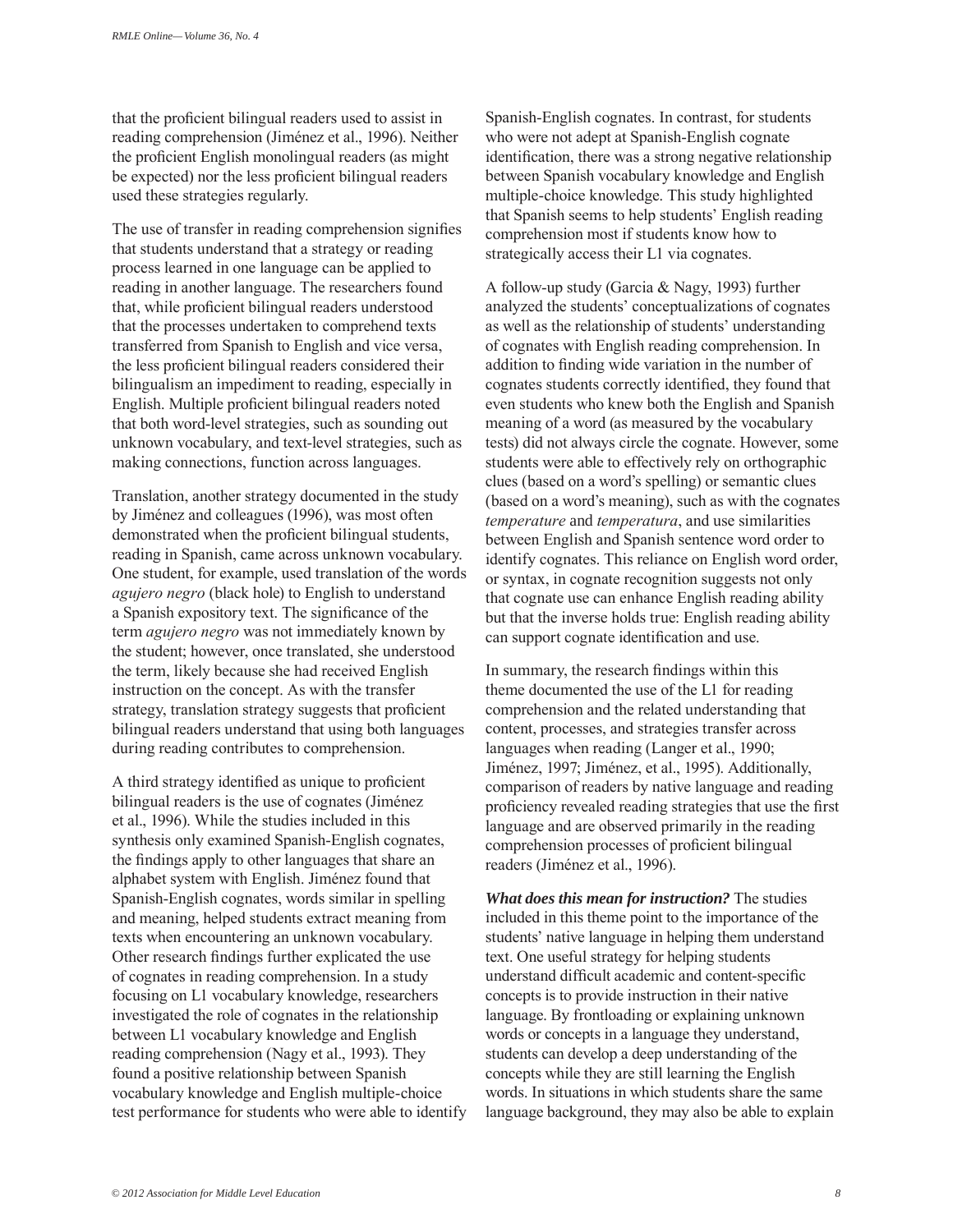concepts and terms to each other while also fulfilling middle grades students' desire to interact socially with peers (Gumperz, Cook-Gumperz, & Szymanski, 1999).

In circumstances in which the teacher cannot provide instruction in students' native language, an environment can be created in which the use of the first language is valued as a strategic approach to English reading comprehension. Middle grades ELLs can be encouraged, for example, to paraphrase in their native language text that is read in English or to switch between the first language and English if it aids English reading comprehension. Cognates are another avenue for encouraging students to use the resource of their first language; when possible, teachers should explicitly highlight cognates and give students opportunities to practice identifying, using, and discussing cognates when reading English text. Other options for clarifying or explaining information in the native language include the use of bilingual dictionaries (commercially produced or student made), glossaries, or websites (Lindholm-Leary, 2006; August & Shanahan, 2006).

#### *Instruction to Enhance Reading Comprehension*

The findings synthesized in the first two themes documented the role of vocabulary knowledge and the first language in English reading comprehension for ELLs. Those studies do not, however, purport that an understanding of how to use vocabulary knowledge and the first language for comprehension can be an assumption about the reading abilities of native Spanishspeaking ELLs. Instead, the effective and strategic use of vocabulary and the L1 in reading comprehension likely requires purposeful instruction. The third theme encompasses studies from a variety of perspectives that address vocabulary development and reading strategy use as they relate to comprehension instruction.

Carlo and associates (2004) implemented a vocabulary intervention to explore the extent to which improvements in English vocabulary relate to improvements in reading comprehension. The intervention, designed for ELLs, but also intended for other students, included the following: (a) explicit word instruction; (b) general word-learning strategies such as use of context, morphological clues, and polysemy or words that are used in multiple contexts with nuanced differences in meaning (e.g., the word *milk* such as something that you drink and the verb *milk* such as *he's milking it for all he can get*); and (c) cognates. The intervention activities reflected the assumptions that words should be learned in meaningful contexts; that students should have

access to texts in their L1; and that multiple skills, such as spelling, pronunciation, morphology, and syntax, underlie word knowledge. Results revealed that the intervention group showed greater growth than the control group for target word mastery, word association, polysemy, and reading comprehension (as measured by cloze passages). As the intervention effects were equivalent for ELLs as for English monolinguals, this finding suggests that a vocabulary intervention designed for English language learners that includes some direct vocabulary instruction along with vocabulary strategy instruction is appropriate for linguistically heterogeneous classrooms. While the intervention provided ELLs access to texts in their L1, the intervention did not include instruction in the use of the L1 as a strategy for comprehending English texts. Perhaps including explicit instruction for students in how to strategically use transfer and translation would have further improved reading comprehension outcomes for ELLs.

Another study with an instructional component focused on the use of Reciprocal Teaching (RT) with middle grades Hispanic ELLs with learning disabilities (Klinger & Vaughn, 1996). RT is an instructional activity in which students and the teacher jointly make meaning by summarizing, generating questions, clarifying, and predicting. All students received 15 days of instruction in RT and were then assigned to 12 days of either RT with cross-age tutoring or RT with cooperative grouping. Pre- and post-intervention data were collected through reading comprehension measures, strategy interviews, student and researcher daily logs, and participant focus groups. While both groups showed statistically significant average gains in reading comprehension from pre-test to post-test, there were no statistically significant differences between the two groups, which makes difficult the interpretation of the efficacy of either intervention. Nonetheless, analysis of qualitative data revealed patterns relevant to an understanding of reading comprehension instruction for ELLs. Specifically, the authors found that initial English reading ability and language proficiency were important components in understanding which students benefited most from strategy instruction. Students with low decoding skills and limited English oral language proficiency generally tended to benefit less from strategy instruction, suggesting that perhaps there is a minimum English and/or reading proficiency threshold that students would do well to attain prior to reading comprehension instruction. It should be noted, however, that this suggestion seems to contradict work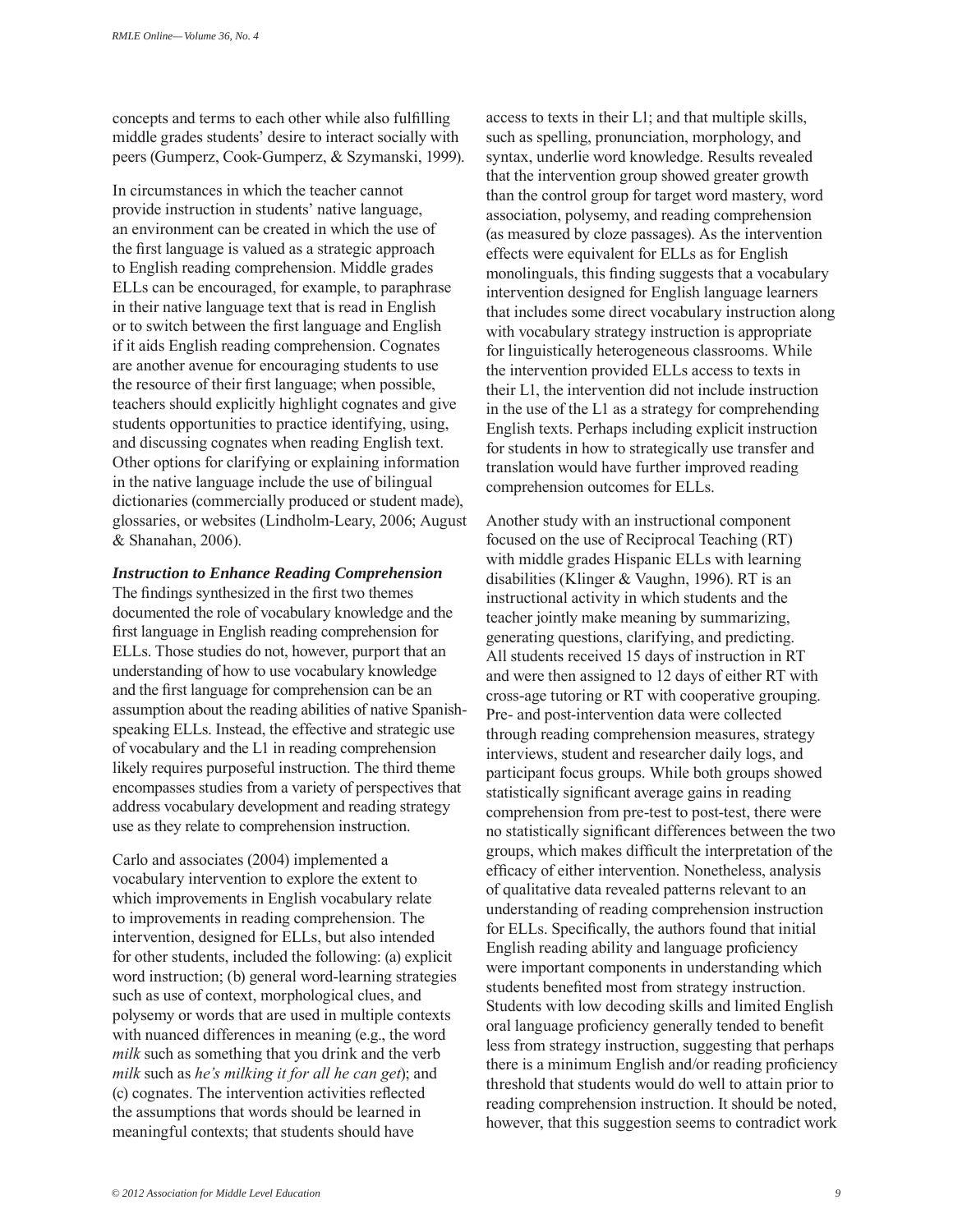previously described (Langer et al., 1990), which noted that ELLs' ability to enact meaning-making reading strategies, such as using hypotheses and knowledge of text genre for comprehension, was a more important determinant of reading comprehension than was English proficiency.

Jiménez (1997) used a formative experiment consisting of strategy lessons focusing on unknown vocabulary, use of prior knowledge, and formulating questions to understand how five "low-literacy" Latino middle grades students responded to cognitive strategy instruction. The students participated in cognitive strategy lessons that used culturally relevant texts, and students were encouraged to use their bilingual language abilities (i.e., cognates and translation) to support comprehension. The results revealed that students were generally receptive to the strategy instruction and attempted to implement the strategies. Students also reacted positively to inclusion of their L1 in instruction and took advantage of opportunities to rely on both languages to comprehend and demonstrate understanding.

Additionally, Jiménez found that the strategy lessons positively influenced students' metacognitive awareness to include a broader understanding of the purpose of reading as well as the ability to specifically name reading strategies used. While this study looked at more global outcomes, the results reflected the findings of previous work with younger students (Padrón, 1992) that suggest the potential benefits of cognitive strategy instruction for ELLs.

The approach of Olson and Land (2007) in supporting ELLs' reading comprehension was distinct from the previously described studies. Instead of focusing on one or two specific strategies, as in Klinger and Vaughn's (1996) study on RT, for example, Olson and Land's work took a unified view of literacy by assuming that reading and writing are inextricably linked. The reading comprehension program introduced in Olson and Land's study integrated reading and writing and introduced students to a comprehensive repertoire of strategies that students could implement in the order and in the contexts in which students perceived needing them. In other words, instead of pre-determining a prescribed set of strategies to use in a certain order, the intervention sought to document how giving students access to a wide variety of strategic approaches to reading and writing would improve literacy outcomes. Additionally, Olson and Land's study included extensive professional development; was larger scale,

with approximately 2,000 participants, most of whom were ELLs; and was sustained over eight years (2007).

The results of the mixed methods study revealed that the purposeful instruction in adopting a strategic approach to reading and writing enhanced students' English literacy development. Quantitative results indicated superior outcomes on a variety of measures, including Stanford 9 reading, for treatment students in comparison to control group students. Findings from student interviews and learning logs suggested increases in students' confidence and interest in reading and writing. One student, for example, noted "I no longer hate reading and writing. I feel like I can read and write anything I want. No book intimidates me anymore" (Olson & Land, 2007, p. 293).

The results synthesized under this theme reinforce previously described research that maintains the importance of vocabulary knowledge and purposeful reading strategy instruction in English reading comprehension. The limited number of studies and their divergent foci, however, make it difficult to extract specific components that should be included in reading comprehension instruction for ELLs. The findings do suggest that ELLs may benefit from instruction in vocabulary knowledge and reading strategies and that instruction focused on using the L1 as a strategic tool for reading comprehension may be particularly useful.

*What does this mean for instruction?* This section has the most obvious connections to classroom practice; however, many of the studies were conducted in highly structured contexts such as Jimenez's focused tutoring time with only five struggling readers. It is unlikely that middle school teachers would have access to this type of setting. As Roe (2004) noted in her synthesis of literacy research related to the general middle school population, "Unlike researchers, they [teachers] do not have the luxury to exclusively consider one topic or even one category. Instead they must piece together information within and across categories to develop quality programs" (p. 5).

Nonetheless, relevant instructional considerations can be gleaned from the research described in this section. To support students in strategically approaching texts, teachers must model cognitive transparency to middle grades ELLs. In other words, the teacher can reveal the way a teacher (a successful reader) processes text by thinking aloud in front of students while reading. Similarly, English monolingual and ELL peers should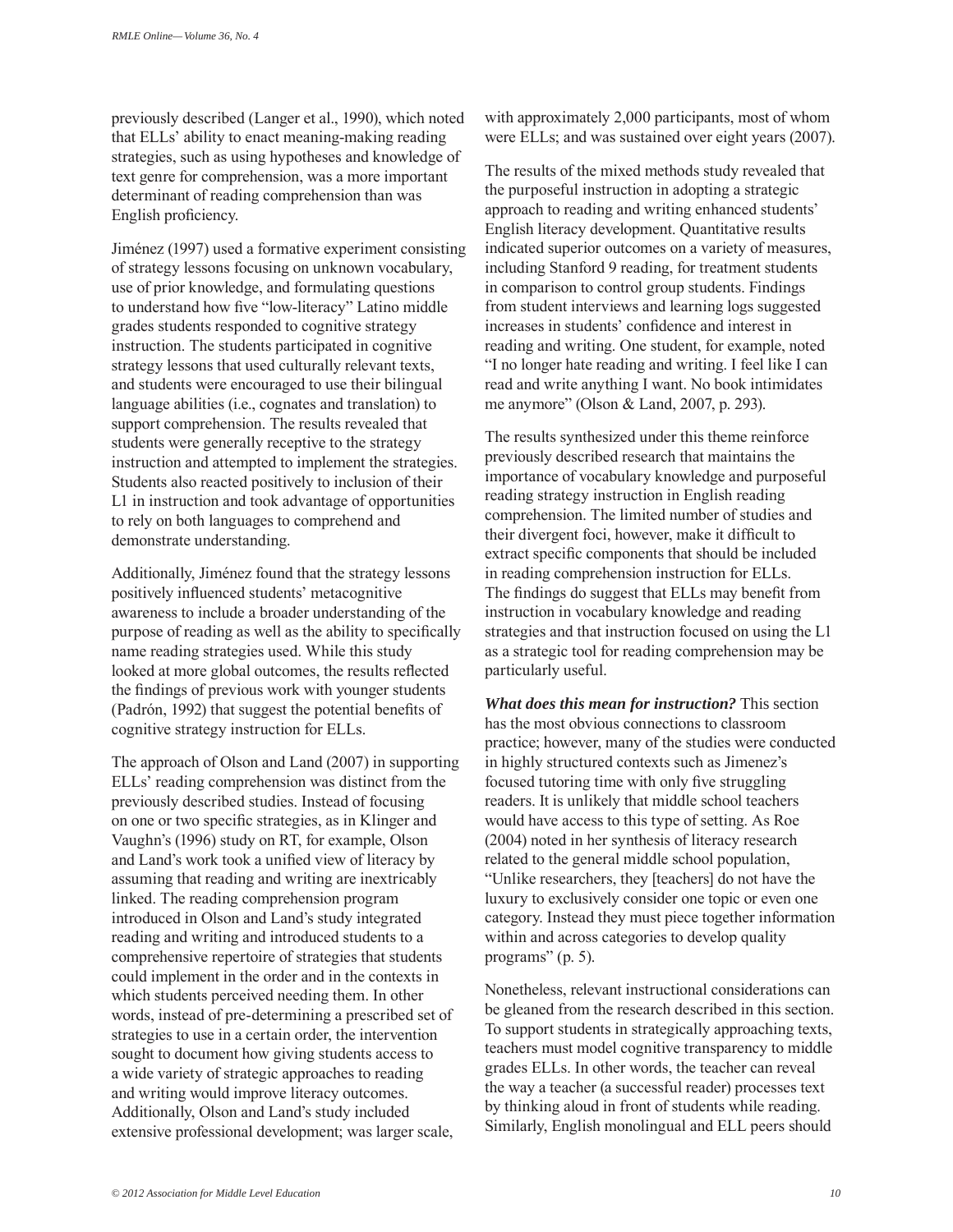be given the opportunity to model their strategy use by thinking aloud with partners, in small groups or, when appropriate, in front of the class. The use of peer modeling allows ELLs to have a variety of language and thinking models and acknowledges the multiple ways in which comprehension occurs. Furthermore, middle grades students might be more likely to mimic the strategies and thinking of a peer than to mimic those of a teacher.

In addition to modeling the authentic use of reading strategies, teachers can also explicitly teach reading strategies. When teaching a strategy, such as making predictions, the teacher should tell students what strategy they will be learning and model the strategy. Think-aloud techniques, as previously noted, are a good way to show students the variety of ways the strategy can be used. Finally, teachers should discuss with the students when and why this strategy could be used. This explicit process should help students to use the strategy and to understand why and when the strategy is beneficial. This approach can be helpful by increasing students' awareness of reading strategies.

The utility of a strategy, however, may be specific to a student. While one middle school ELL may find imagery particularly helpful for understanding a poem, another student may find more value in making connections between the contents of the poem and other poetry read previously. Thus, an important consideration in strategy instruction with middle school ELLs is that strategy instruction should be seen as a tool to empower the student, not a prescriptive and structured task mandated by the teacher. In some cases a teacher may be so focused on getting a specific strategy taught that the whole premise of the activity, namely reading comprehension, is lost on the students. Snow (2002) notes, "the power of strategy instruction is the extent to which strategies are taught in the service of interpreting text, not as ends in and of themselves" (p. 46).

Making middle school ELLs aware of reading strategies while they are reading may help them to understand the reading process and subsequently enhance their confidence and ability in reading. Research has indicated that awareness of reading strategies is related to student's reading ability (Padrón, 2009; Sheorey & Mokhtari, 2001), and the studies described in this synthesis suggest that teachers should work to build reading confidence and help middle school ELLs appreciate the resources, such as another language, that they bring to English reading comprehension.

#### **Discussion**

In this research synthesis, we systematically reviewed the research literature from 1989 to 2010 to examine vocabulary knowledge and reading strategy use and instruction, as related to reading comprehension for middle grades English language learners in U.S. schools. In general, the findings from the systematic review revealed that both vocabulary development and reading strategy instruction are important in developing middle grades ELLs as successful English readers. In addition, the studies also indicated that the use of the students' native language can assist them in becoming better readers.

The importance of vocabulary is evident in the majority of the studies included. Overall, the studies support that vocabulary is a key factor influencing ELLs' ability to comprehend English text and establish that the transfer of vocabulary knowledge from the L1 to the reading in the second language (L2) can occur for native Spanish-speaking ELLs. While less proficient English readers may perceive the L1 as an impediment to English reading comprehension, the L1 can be used strategically by more proficient readers to discern unknown vocabulary and comprehend text. In terms of Spanish-English cognates, there seems to be a reciprocal relationship, such that cognate identification and use can augment English reading, just as proficiency in English reading can add to students' ability to recognize cognates. The studies also suggest that reading strategies can be transferred across languages, and they document the use of cognates and translation as strategies that proficient native Spanishspeaking bilingual readers use to comprehend texts. Additionally, the body of studies, mirroring work done with younger students (Hardin, 2001), suggests that students' ability to enact reading strategies, rather than their oral English proficiency, more accurately distinguishes proficient from less proficient readers. In terms of instruction, the studies indicate that ELLs can benefit from instruction that focuses on vocabulary and reading strategies and that instruction should include native language support.

Although it is important to focus on the particular reading comprehension issues faced by middle grades ELLs , it should not be assumed that research conducted with other age groups is irrelevant to understanding middle grades ELLs. Similarly, while this synthesis included all related research within the past 20 years in top education journals, other sources may exist that include important information in understanding vocabulary development and reading strategies as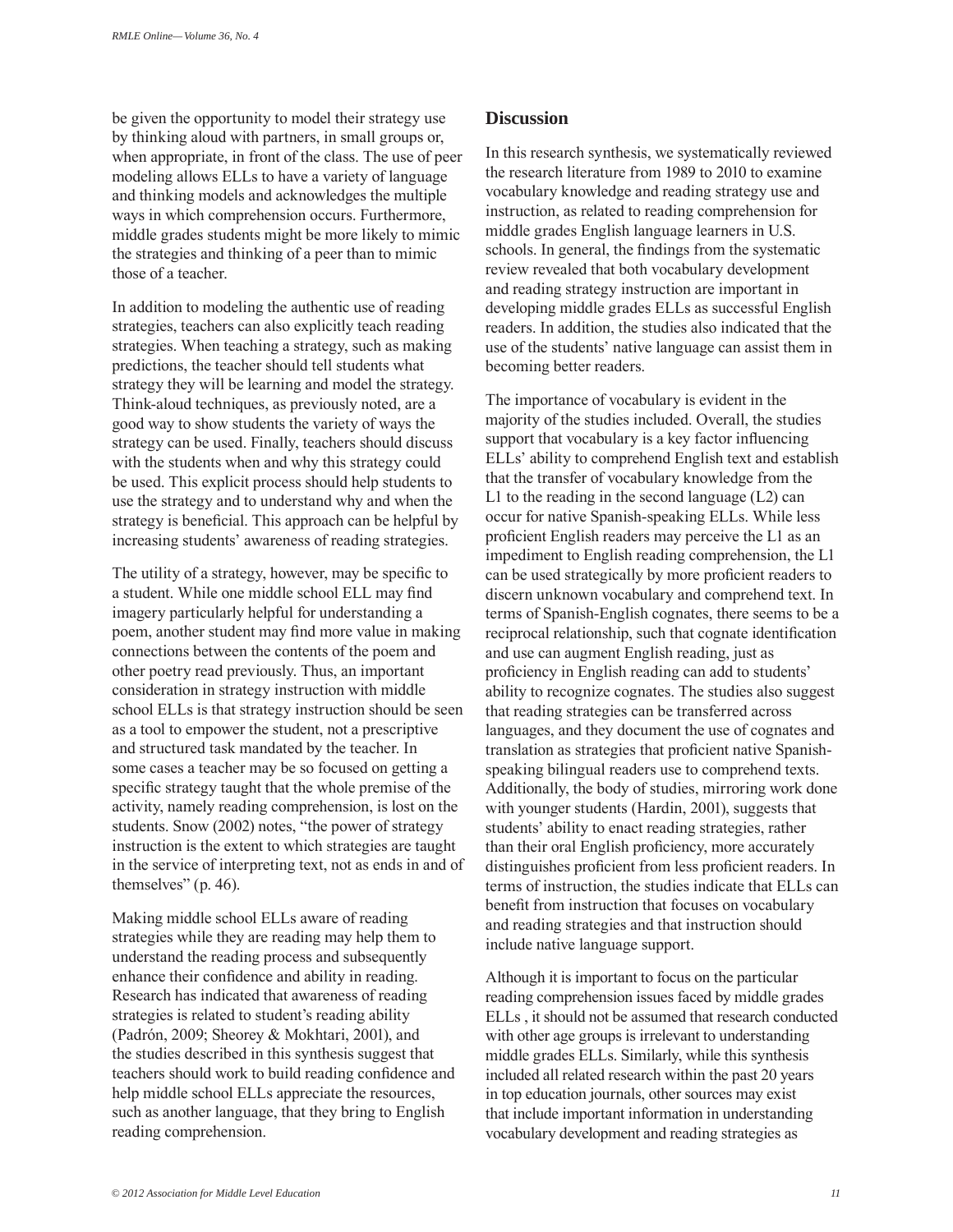components of reading comprehension for ELLs. Nonetheless, this synthesis does offer a compilation of the research base regarding reading comprehension with middle grades ELLs and, most important, connects the research to classroom practice. This connection can provide teachers with research-based strategies they can implement in their classrooms.

## **Future Research**

Future research on reading comprehension must delve into this complicated world of middle grades ELLs. The studies included in this synthesis focus almost exclusively on ELLs whose native language is Spanish. This trend toward study samples wholly represented by native Spanish-speaking students is likely due, in part, to limited availability of students from other language backgrounds as well as the limited linguistic resources of second language researchers. As Spanish speakers account for the majority of ELLs in our public schools, research focusing on native Spanishspeaking students is important to review. Nonetheless, with immigrant students from varied language backgrounds continuing to enroll in U.S. public schools primarily staffed by monolingual English teachers, understanding the components of English reading comprehension and how best to teach reading comprehension should also be explored with middle grades students from diverse linguistic backgrounds (Roe, 2004). In the first author's local context, for example, schools are experiencing an influx of refugee students from Burma who speak Karen, Karenni, and Chin. While certainly some of the findings with native Spanish-speaking students, such as the importance of transfer, can be applied to these language groups, other findings, such as the use of cognates, are less helpful with students whose native language uses an alphabet system different from English.

Similar to experiences noted with reviews of research focusing on second language learners (Fitzgerald, 1995), the labels used to describe the participants (i.e., Spanish-speaking, bilingual, ELLs, etc.) in the studies and in the measures by which participants were classified into these linguistic labels was problematic in our interpretation of the findings. Few studies described what measures were used to determine the labels connected with participants, and frequently the process consisted of the researchers or school staff making subjective decisions about students' level of bilingualism or proficiency in English. The term bilingual was particularly problematic, as the word bilingual, in the strictest sense, implies fully developed oracy and literacy in two languages. In

practice, however, the term is used more liberally to mean proficiency in two languages that may not be fully developed or may be developed in an unbalanced manner (full English literacy, for example, but only Spanish oral proficiency). Thus, future research studies need to provide a more accurate definition of "bilingual" so that teachers understand the characteristics of ELLs on which instructional suggestions are based. It is important that this definition take into consideration the linguistically diverse nature of the ELL population.

In addition to the lack of clarity regarding what it means to be bilingual, there was also the issue related to comprehension measures. The comprehension measures used by researchers to understand participants' level of reading comprehension should also be noted. Some of the studies, for example, assumed that reading achievement test outcomes could be considered valid proxies for reading comprehension. The widespread use of reading test results to make important educational decisions regarding retention and graduation dictates that the reading comprehension strategies and skills necessary to succeed on reading achievement tests are important. However, reading achievement tests as a measure of reading comprehension are controversial because these tests tend to oversimplify reading comprehension by ignoring the multidimensional process by which the reader interacts with the specific text to construct meaning, the cultural bias present in some tests, and the context in which the tests are administered (Sweet, 2005). Two studies in this synthesis seemed to support this assertion by documenting that reading comprehension tests underestimated ELLs' level of reading comprehension (García, 1991; Langer et al., 1990).

While small-scale studies can continue to refine our understanding of the processes by which ELLs comprehend text, we must also initiate studies that use a variety of methods to investigate the reading comprehension of large numbers of ELLs from diverse linguistic and educational backgrounds. Many of the studies relied, at least in part, on qualitative approaches in which researchers elicited various types of student generated information to document and understand ELLs' reading processes. Think-alouds, for example, have been widely used in comprehension research with English monolingual readers and are a valuable avenue for exploring the cognitive processes students use while reading (Brown, 2001). Adopting this method as the sole approach to data collection, however, may be problematic for use with middle grades ELLs. Beyond the issue that children, whether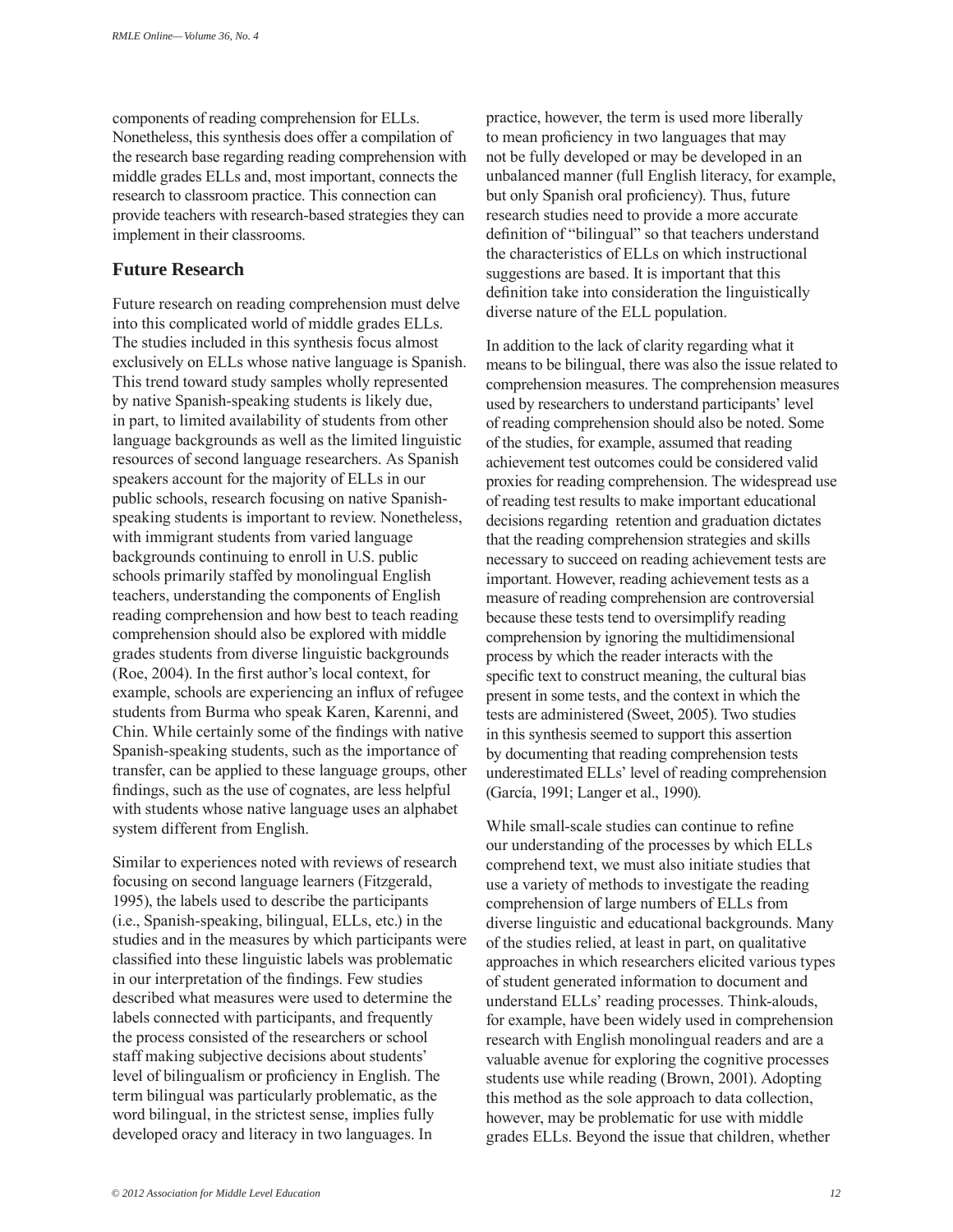ELLs or not, may not be familiar with the language or experience of metacognition, think alouds may not reflect ELLs' full level of text understanding and meta-cognitive abilities due to limited proficiency in both L1 and L2 academic language. Socioemotional issues, such as motivation, may also play a pivotal role in middle school ELLs' willingness and ability to articulate their own reading processes. This challenge of extracting a full and accurate understanding of ELLs' reading comprehension processes may be further exacerbated by contrived research contexts—the naturalistic classroom setting in which students normally learn is altered by the actions of outside researchers. In other words, while think-alouds conducted by literacy researchers provide rich and valuable information regarding the reading comprehension processes enacted by ELLs, there is a need to expand approaches to data collection to strengthen our findings through triangulation of methods and data sources.

In addition to student think-alouds and interviews, case studies focusing on a handful of students were used in some of the studies. The information gleaned from these in-depth studies has been used to conceptualize the reading comprehension processes of bilingual students and to document the manner in which the L1 and L2 interact in strategic reading. While this type of rich data has been invaluable in guiding the development of the field, it has meant that most of the studies focusing on reading comprehension and ELLs have employed relatively small samples. Although the studies are, indeed, important, this reliance on small-scale studies may limit our understanding of reading comprehension and instruction with diverse students in varied contexts. There is little understanding, for example, of how bilingual students' strategic reading abilities differ as a function of type of language program or teachers' reading comprehension instruction. Additionally, because most studies focused on reading comprehension with ELLs have been executed over short periods of time, changes in students' strategic reading processes over time have not been fully explored. The literature does not provide, for example, clear guidance on how the role of cognates in reading comprehension may change as ELLs develop and move from learning to read at the elementary level to reading to access content, a skill set more commonly needed in the middle grades, and finally to becoming sophisticated readers across content areas.

#### **Conclusion**

Beyond these substantive and methodological issues, reading comprehension of middle grades ELLs in the United States has not received the research attention warranted by the burgeoning numbers of ELLs enrolled in our middle grades and their low achievement levels. The fact that two decades of work from top education journals has produced only eleven quality pieces of research focused on the reading comprehension of middle grades ELLs is alarming. Even more disheartening is the fact that this paucity of research stands in stark contrast to the explosion of research focused on the reading comprehension of English monolingual students and students at the elementary levels that has occurred within the past 20 years (Block & Pressley, 2002).

Even though the processes students use to comprehend texts should continue to be an area of focus, the most pressing need is for research that examines and supports teachers of ELLs. Teachers have been identified as an important factor in student learning (e.g., Haycock, 1998), yet little is known about how teachers' comprehension instruction may influence ELLs' ability to comprehend English text. While the extant literature provides a picture of bilingual students' reading abilities, it provides little information on how educational practitioners should provide comprehension instruction to ELLs (Roe, 2004). A line of research focusing on the teacher could provide insight into how educators should be supported to provide effective and appropriate reading comprehension instruction to language learners.

Middle grades students are complex students and research participants. Middle grades students generally receive instruction from multiple teachers who have been trained in varied settings and may provide widely inconsistent instruction across content areas and grade levels. Students entering adolescence must also manage changing emotional states and motivation levels. ELLs in the middle grades present even more complexities for researchers and teachers, as they arrive in middle grades schools with varied educational experiences. While some ELLs have extensive academic preparation in their native language, others have limited native language literacy, and some have never before attended formal schooling. Similarly, middle grades students' English proficiency levels vary greatly, and ELLs' previous language programming in the U.S. can range from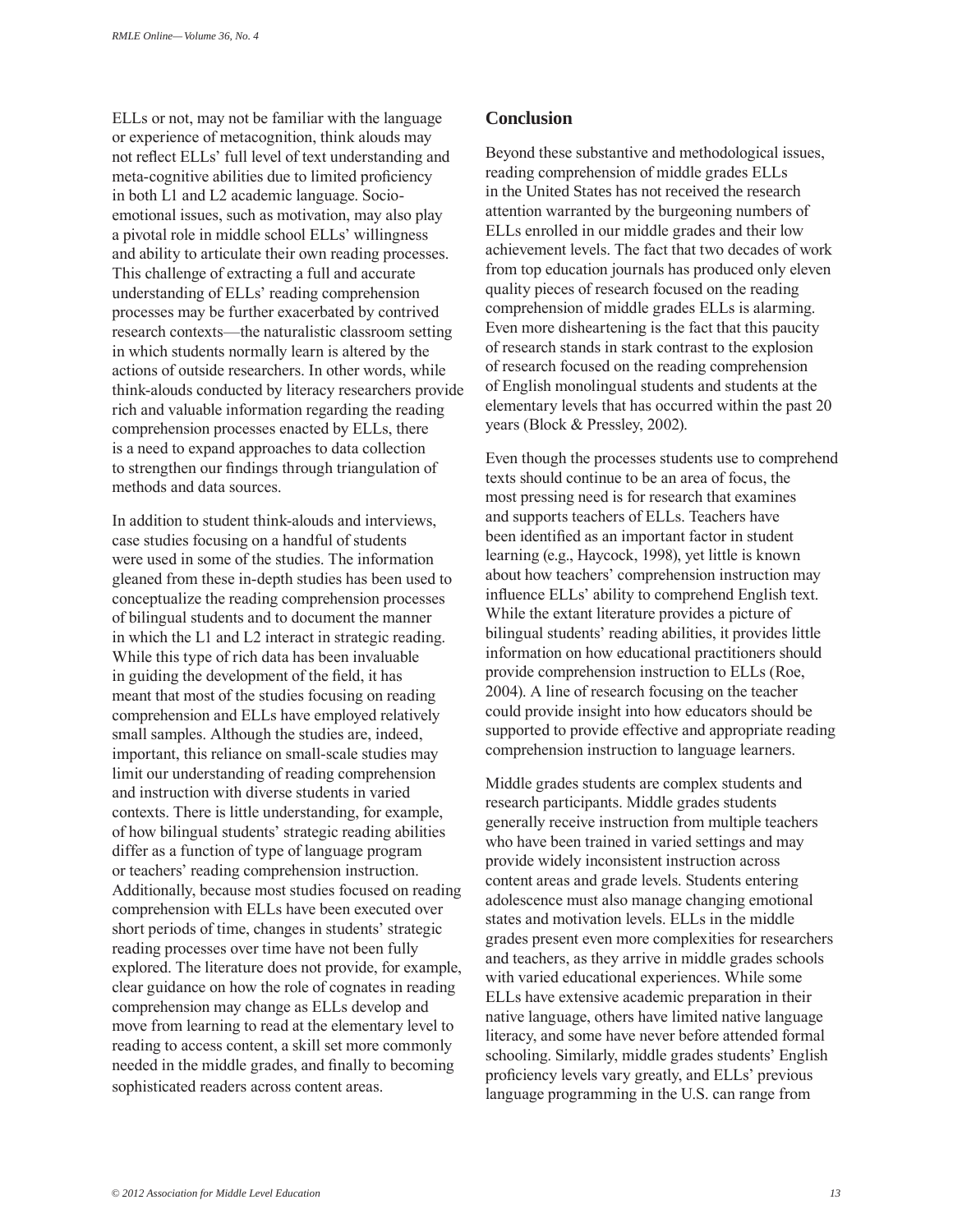classes delivered only in English to fully bilingual classes. Some middle grades students may even have been enrolled in a mix of programs—an unfortunate result of frequent family moves across states or regions, changing political tides, or inappropriate language testing. Just as teachers address these complexities related to middle grades ELLs every day in the classroom, researchers who understand the complexities of language learning and wish to focus on middle grades language learners must sort out all of these issues in conducting studies on reading comprehension. This type of complex situation presents formidable challenges to researchers and may be part of the reason for the dearth of studies focused on reading comprehension and instruction with middle grades ELLs.

## **References**

- Afflerbach, P., Pearson, P. D., & Paris, S. G. (2008). Clarifying differences between reading skills and reading strategies. *The Reading Teacher, 61*, 364–373.
- Anderson, R. C. (1977).The notion of schemata and the educational enterprise: General discussion of the conference. In R. C. Anderson, R. J. Spiro, & W. E. Montague (Eds.), *Schooling and the acquisition of knowledge* (pp. 413–431). Hillsdale, NJ: Erlbaum.
- Anderson, R. C., & Freebody, P. (1981). Vocabulary knowledge. In J. T. Guthrie (Ed.), *Comprehension and teaching: Research reviews* (pp. 77–117). Newark, DE: International Reading Association.
- August, D., Carlo, M. S., Lively, T. J., McLaughlin, B., & Snow, C. E. (2006). Promoting the vocabulary growth of English learners. In T. A. Young & N. L. Hadaway (Eds.). *Supporting the literacy development of English learners* (pp. 96–107). Newark, DE: International Reading Association.
- August, D., & Shanahan, T. (2006). Introduction and methodology. In D. August & T. Shanahan (Eds.), *Developing literacy in second language learners* (pp. 1–42). Mahwah, NJ: Erlbaum.
- Beck, I. L., Omanson, R. C., & McKeown, M. G. (1982). An instructional redesign of reading lessons: Effects on comprehension. *Reading Research Quarterly, 17*, 462–481.
- Beck, I. L., Perfetti, C. A., & McKeown, M. G. (1982). Effects of long term vocabulary instruction on lexical access and reading comprehension. *Journal of Educational Psychology, 74*, 506–521.
- Biancarosa, G., & Snow, C. E. (2006). *Reading next—A vision for action and research in middle and high school literacy: A report to Carnegie Corporation of New York* (2nd ed.). Washington, DC: Alliance for Excellent Education.
- Block, C. C., Gambrell, L. B., & Pressley, M. (2004). *Improving comprehension instruction.* San Francisco, CA: Jossey-Bass.
- Block, C. C., & Pressley, M. (2002). *Comprehension instruction: Research-based instruction.* New York, NY: Guilford.
- Brown, A. L. (1980). Metacognitive development and reading. In R. J. Spiro, B. C. Bruce, & W. F. Brewer (Eds.), *Theoretical issues in reading comprehension* (pp. 453–481). Hillsdale, NJ: Erlbaum.
- Brown, R. (2001). Straddling two worlds: Selfdirected comprehension instruction for middle schoolers. In C. C. Block & M. Pressley (Eds.), *Comprehension instruction: Research-based best practices* (pp. 337–350). New York, NY: Guilford.
- Calderón, M. E., & Minaya-Rowe, L. (2003). *Designing and implementing two-way bilingual programs: A step by step guide for administrators, teachers, and parents.* Thousand Oaks, CA: Corwin Press.
- Carlo, M. S., August, D., McLaughlin, B., Snow, C. E., Dressler, C., Lippman, D. N., et al. (2004). Closing the gap: Addressing the vocabulary needs of English-language learners in bilingual and mainstream classrooms. *Reading Research Quarterly, 39*, 188–215.
- Conley, M. (2008). Cognitive strategy instruction for adolescents: What we know about the promise, what we don't know about the potential. *Harvard Educational Review, 78*, 84–105.
- Cummins, J. (1980). The construct of language proficiency in bilingual education. In J. E. Atlatis (Ed.), *Georgetown University round table on language and linguistics 1980* (pp. 81–103). Washington, DC: Georgetown University Press.
- Dole, J. A., Duffy, G. G., Roehler, L. R., & Pearson, P. D. (1991). Moving from the old to the new: Research on reading comprehension instruction. *Review of Educational Research, 61*, 239–264.
- Duke, N. K., & Pearson, P. D. (2002). Effective practices for developing reading comprehension. In A. E. Farstrup & S. J. Samuels (Eds.), *What research has to say about reading instruction*  (3rd ed., pp. 205–242). Newark, DE: International Reading Association.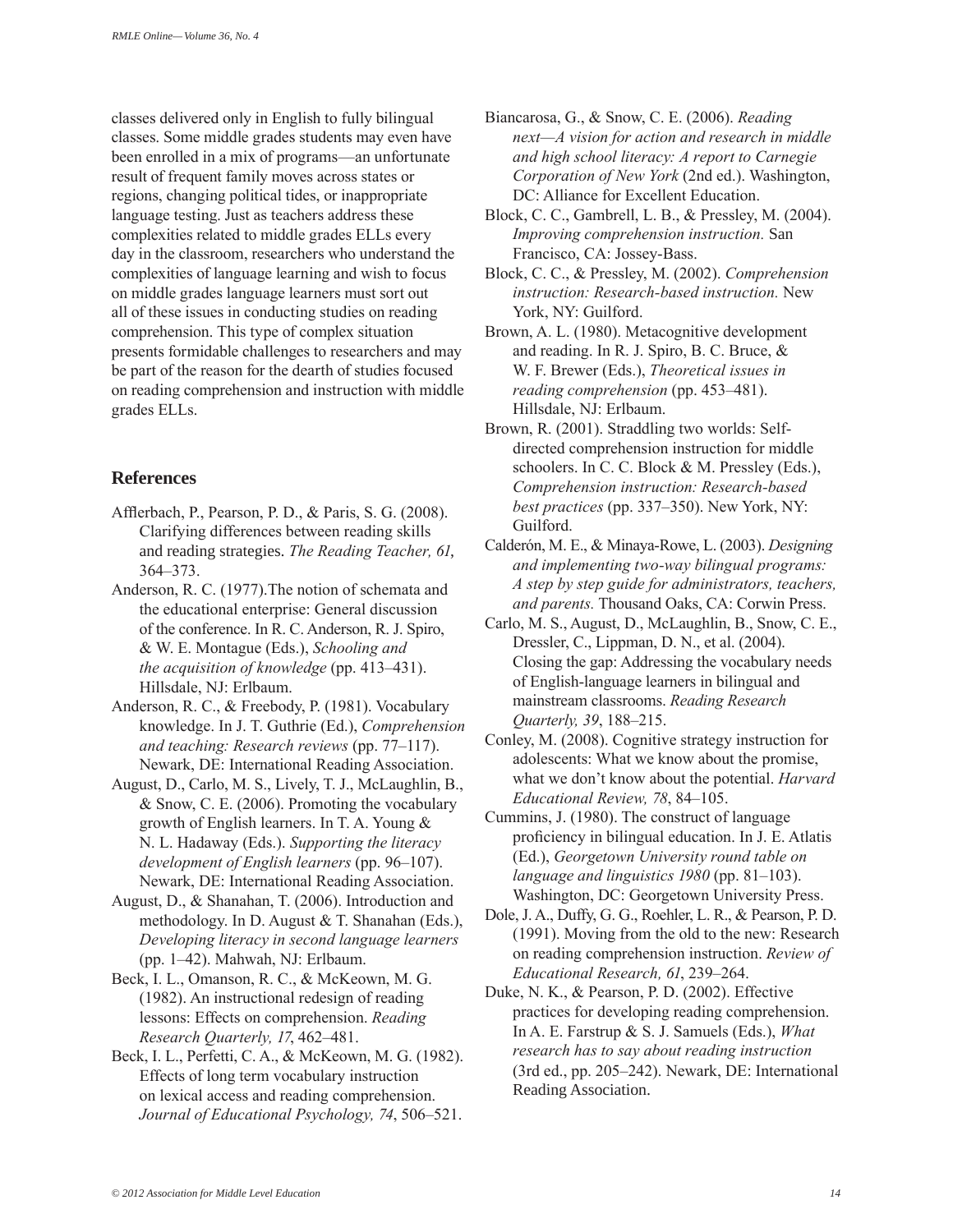Echevarria, J.,Vogt, M. E., & Short, D. (2004). *Making content comprehensible for English learners: The SIOP model* (2nd ed.). Boston, MA: Pearson/Allyn & Bacon.

Ehlers-Zavala, F. (2008). Teaching adolescent English language learners. In S. Lenski & J. Lewis (Eds.), *Reading success for struggling adolescents learners* (pp. 74–89). New York, NY: Guilford.

Fitzgerald, J. (1995). English-as-a-Second-Language learners' cognitive reading processes: A review of research in the United States. *Review of Educational Research, 65*, 145–190.

Fredericksen, C. H. (1975). Representing logical and semantic structure of knowledge acquired from discourse. *Cognitive Psychology, 7*, 371–458.

Gambrell, L. B., & Bales, R. J. (1986). Mental imagery and the comprehension-monitoring performance of fourth-and fifth-grade poor readers. *Reading Research Quarterly, 21*, 454–464.

Gambrell, L. B., Block, C. C., & Pressley, M. (2002). Improving comprehension instruction: An urgent priority. In C. C. Block, L. B. Gambrell & M. Pressley (Eds.), *Improving comprehension instruction* (pp. 3–16). San Francisco, CA: Jossey-Bass.

Gambrell, L. B., & Jawitz, P. B. (1993). Mental imagery, text illustrations, and children's story comprehension and recall. *Reading Research Quarterly, 28*, 264–273.

García, G. E. (1991). Factors influencing the English reading test performance of Spanish-speaking Hispanic children. *Reading Research Quarterly, 26*, 371–392.

García, G. E. (1998). Mexican-American bilingual students' metacognitive reading strategies: What's transferred, unique, problematic? *National Reading Conference Yearbook, 47*, 253–263.

García, G. E. (2000). Bilingual children's reading. In M. L. Kamil, P. B. Mosenthal, P. D. Pearson, & R. Barr (Eds.), *Handbook of reading research* (Vol. 3, pp. 813–834). Mahwah, NJ: Erlbaum.

García, G. E. (2003). The reading comprehension development and instruction of English-language learners. In A. Sweet & C. Snow (Eds.), *Rethinking reading comprehension* (pp. 30–50). New York, NY: Guilford.

García, G. E., & Nagy, W. E. (1993). Latino students' concept of cognates. In D. J. Leu & C. K. Kinzer (Eds.), *42nd Yearbook of the National Reading Conference* (pp. 367–374). Chicago, IL: National Reading Conference.

Genesee, F., Lindholm-Leary, K., Saunders, W. M., & Christian, D. (2006). *Educating English language learners: A synthesis of research evidence.* Cambridge, UK: Cambridge University Press.

Genesee, F., & Riches, C. (2006). Literacy: Instructional issues. In F. Genesee, K. Lindholm-Leary, W. Saunders, & D. Christian (Eds.), *Educating English language learners: A synthesis of research evidence* (pp. 109–175). Cambridge, UK: Cambridge University Press.

Glaser, B. (1978). *Theoretical sensitivity: Advances in the methodology of grounded theory*. Mill Valley, CA: Sociology Press.

Graves, M. F. (2000). A vocabulary program to complement and bolster a middle-grade comprehension program. In B. M. Taylor, M. F. Graves, & P. Van den Broek (Eds.), *Reading for meaning: Fostering comprehension in the middle grades* (pp. 116–135). New York, NY: Teachers College Press.

Gumperz, J., Cook-Gumperz, J., & Szymanski, M. (1999). *Collaborative practices in bilingual cooperative learning classrooms* (Research Report No. 7). Santa Cruz, CA & Washington, DC: Center for Research on Education, Diversity & Excellence.

Hardin, V. B. (2001). Transfer and variation in cognitive reading strategies of Latino fourthgrade students in a late-exit bilingual program. *Bilingual Research Journal, 25*, 417–439.

Haycock, K. (1998). Good teaching matters: How well-qualified teachers can close the gap. *Thinking K–16, 3*, 1–14.

Huckin, T., Haynes, M., & Coady, J. (1995). *Second language reading and vocabulary learning.* Norwood, NJ: Ablex.

Idol, L., & Croll, V. J. (1987). Story-mapping training as a means of improving reading comprehension. *Learning Disability Quarterly, 10*, 214–229.

International Reading Association & National Middle School Association. (2001). *Supporting young adolescents' literacy learning: A joint position statement of the International Reading Association and the National Middle School Association.* Newark, DE: International Reading Association. Retrieved from http://www.reading.org/ downloads/positions/ps1052\_supporting.pdf

Ivey, G. (1999). A multicase study in the middle school: Complexities among young adolescent readers. *Reading Research Quarterly, 34*, 172–192.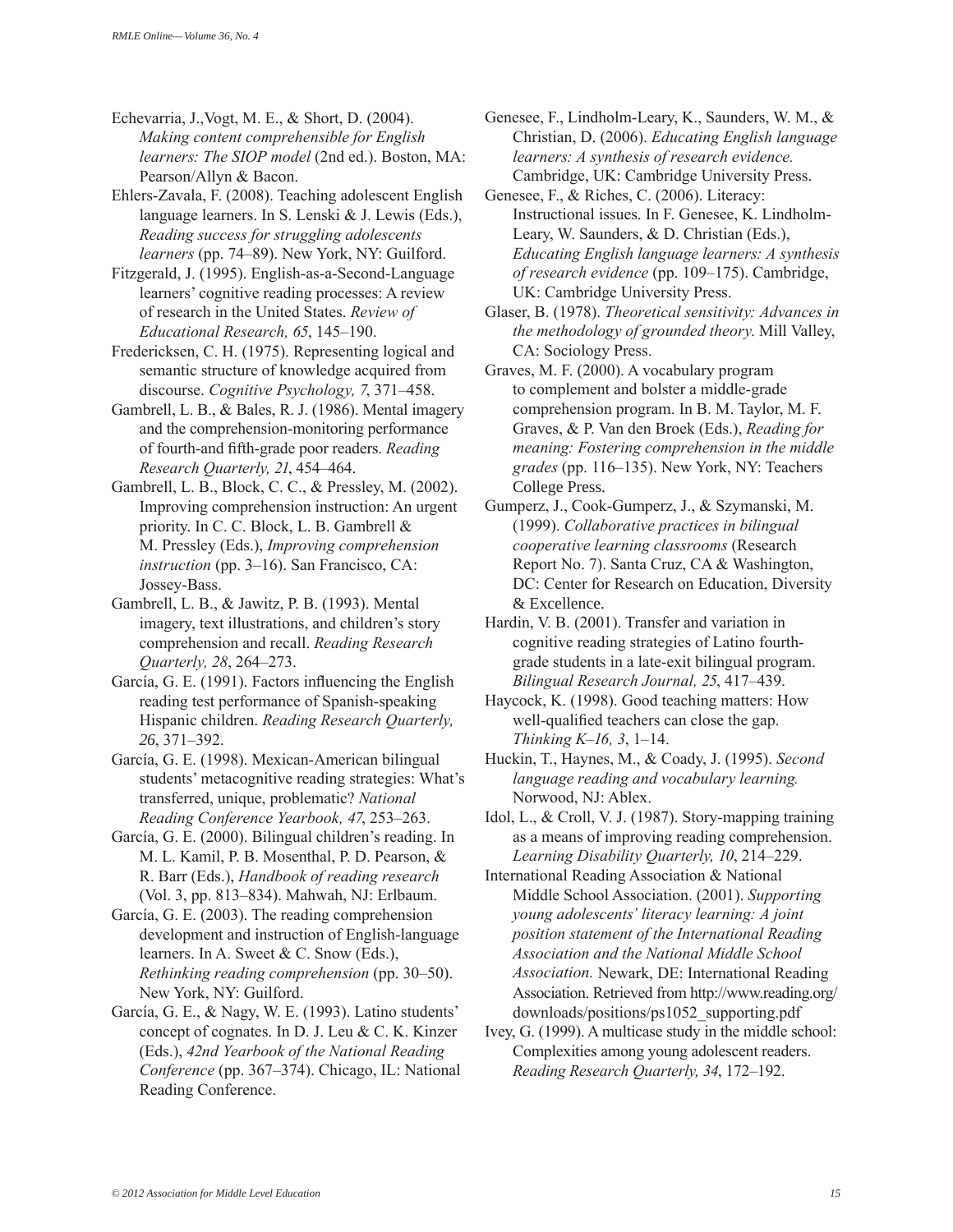Jetton, T. L., & Alexander, P. A. (2004). Domains, teaching, and literacy. In T. L. Jetton & J. A. Dole (Eds.), *Adolescent literacy research and practice* (pp. 15–39). New York, NY: Guilford Press.

Jiménez, R. T. (1997). The strategic reading abilities and potential of five low-level literacy Latina/o readers in middle school. *Reading Research Quarterly, 32*, 224–243.

Jiménez, R. T., García, G. E., & Pearson, P. D. (1995). Three children, two languages, and strategic reading: Case studies in bilingual/monolingual reading. *American Educational Research Journal, 32*, 31–61.

Jiménez, R. T., García, G. E., & Pearson, P. D. (1996). The reading strategies of bilingual Latina/o students who are successful English readers: Opportunities and obstacles. *Reading Research Quarterly, 31*, 90–112.

Kamil, M. (2003). *Adolescents and literacy: Reading for the 21st century*. Washington, DC: Alliance for Excellent Education.

Kintsch, W. (1974). *The representation of meaning in memory*. Hillsdale, NJ: Erlbaum.

Kintsch, W. (2004). The construction-integration model of text comprehension and its implications for instruction. In R. B. Ruddell & N. J. Unrau (Eds.), *Theoretical models and processes of reading* (5th ed., pp. 1270–1328). Newark, DE: International Reading Association.

Kintsch W., & van Dijk T. A. (1978). Toward a model of text comprehension and production. *Psychology Review, 85*, 363–394.

Klinger, J. K., & Vaughn, S. (1996). Reciprocal teaching of reading comprehension strategies for students with learning disabilities who use English as a second language. *The Elementary School Journal, 96*, 275–293.

Langer, J. A., Bartolome, L., Vasquez, O., & Lucas, T. (1990). Meaning construction in school literacy tasks: A study of bilingual students. *American Educational Research Journal, 27*, 427–471.

Laufer, B. (1997). The lexical plight in second language reading: Words you don't know, word you think you know, and word you can't guess. In J. Coady & T. Huckin (Eds.), *Second language vocabulary acquisition: A rationale for pedagogy*  (pp. 20–34). Cambridge, UK: Cambridge University Press.

Lee, J., Grigg, W., & Donahue, P. (2007). *The Nation's Report Card: Reading 2007* (NCES 2007–496). Washington, DC: National Center for Education Statistics, Institute of Education Sciences, U.S. Department of Education.

Lindholm-Leary, K. (2006). Academic achievement. In F. Genesee, K. Lindholm-Leary,W. Saunders, & D. Christian (Eds.), *Educating English language learners: A synthesis of research evidence* (pp. 176–222). New York, NY: Cambridge University Press.

Lesaux, N. K., & Kieffer, M. J. (2010). Exploring sources of reading comprehension difficulties among language minority learners and their classmates in early adolescence. *American Educational Research Journal, 47*, 596–632.

Moore, D. W., Bean, T. W., Birdyshaw, D., & Rycik, J. A. (1999). *Adolescent literacy: A position statement*. Newark, DE: Commission on Adolescent Literacy of the International Reading Association.

Nagy, W. E. (1997). On the role of context in firstand second-language vocabulary learning. In N. Schmitt & M. McCarthy (Eds.), *Vocabulary: Description, acquisition, and pedagogy* (pp. 64–83). Cambridge, UK: Cambridge University Press.

Nagy, W. E., García, G. E., Durgunoğlu, A. Y., & Hancin-Bhatt, B. (1993). Spanish-English bilingual students' use of cognates in English reading. *Journal of Reading Behavior, 25*, 241–259.

National Center for Education Statistics. (2009). *The Nation's Report Card: Reading 2009* (NCES 2010–458). Washington, DC: Institute of Education Sciences, U.S. Department of Education.

National Institute of Child Health and Human Development. (2000). *Teaching children to read: An evidence-based assessment of the scientific research literature on reading and its implications for reading instruction*. Washington, DC: U.S. Government Printing Office. Retrieved from http://www.nichd.nih.gov/publications/nrp/ smallbook.cfm

Olson, C. B., & Land, R. (2007). A cognitive strategies approach to reading and writing instruction for English language learners in secondary school. *Research in the Teaching of English, 41*, 269–301.

Padrón, Y. N. (2009). Latino students and reading: Enabling middle school readers: Building a strategy support system. In L. Van Horn (Ed.), *Reading on the edge: Enabling, empowering, and engaging middle school readers* (pp. 29–66). Norwood, MA: Christopher-Gordon.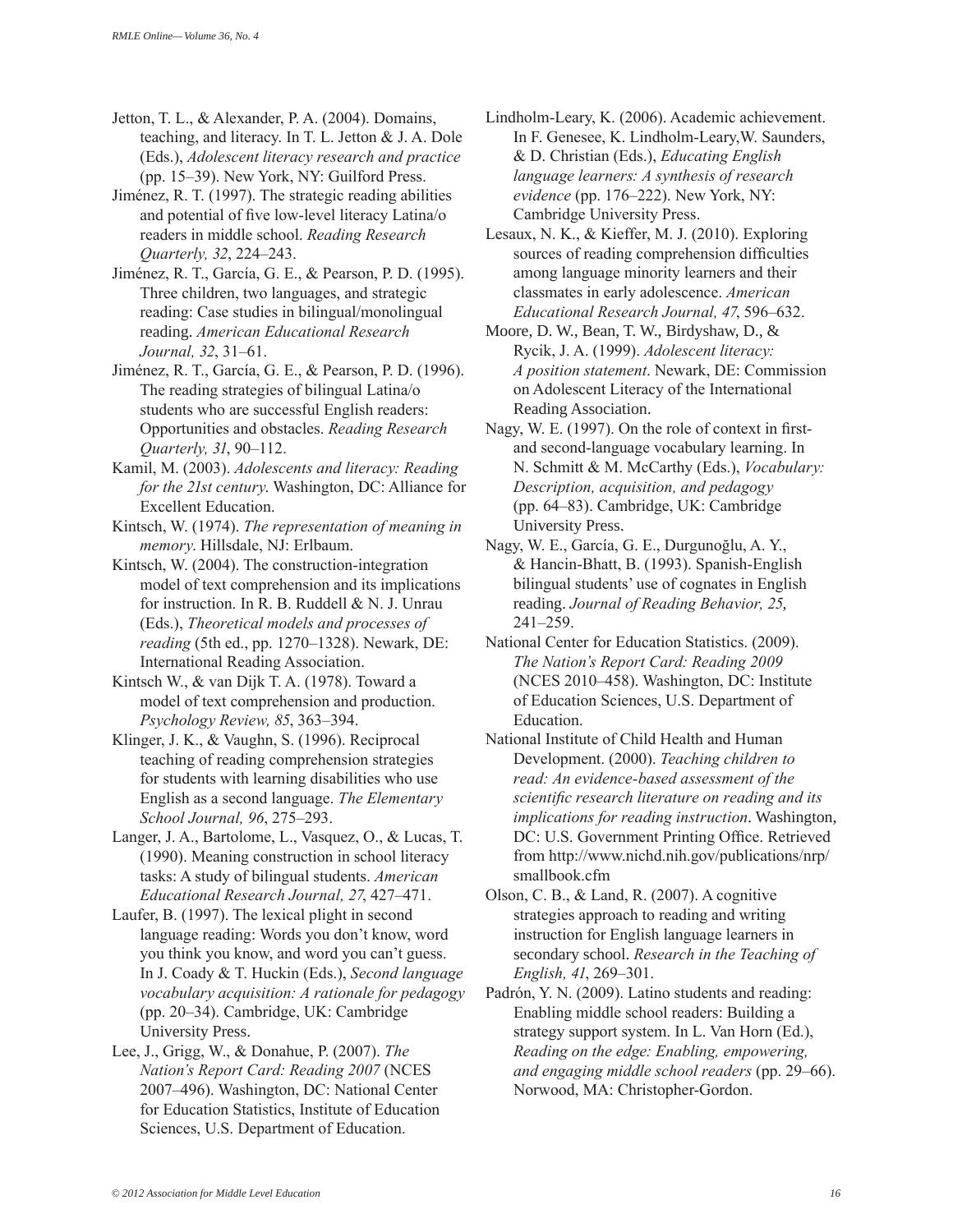Padrón, Y. N. (1992). The effect of strategy instruction on bilingual students' cognitive strategy use in reading. *Bilingual Research Journal, 16*, 35–51.

Palinscar, A. S., & Brown, A. L. (1984). Reciprocal teaching of comprehension-fostering and monitoring activities. *Cognition and Instruction, 1*, 117–175.

Parsad, B., Lewis, L, Farris, E., & Greene, B. (2001). *Teacher preparation and professional development: 2000*. (NCES 2001-008). U.S. Department of Education, National Center for Education Statistics. Washington, DC: U.S. Government Printing Office.

Pressley, M. (2001, September). Comprehension instruction: What makes sense now, what might make sense soon. *Reading Online 5*(2). Retrieved from http://www.readingonline.org/articles/ handbook/pressley/index.html

Pressley, M. (2004). The need for research on secondary literacy education. In J. A. Dole & T. L. Jetton (Eds.), *Adolescent literacy research and practice* (pp. 415–432). New York, NY: Guilford.

Pressley, M., & Afflerbach, P. (1995). *Verbal protocols of reading: The nature of constructively responsive reading*. Hillsdale, NJ: Erlbaum.

Pressley, M., & Block, C. C. (2002). Summing up: What comprehension instruction could be. In C. C. Block & M. Pressley (Eds.), *Comprehension instruction: Research-based best practices* (pp. 383–392). New York, NY: Guilford.

Pressley, M., El-Dinary, P. B., Gaskins, I. Schuder, T., Bergman, J., Almasi, L., et al. (1992). Beyond direct explanation: Transactional instruction of reading comprehension strategies. *The Elementary School Journal, 92*, 513–554.

Pressley, M., Johnson, C. J., Symons, S., McGoldrick, J. A., & Kurita, J. A. (1989). Strategies that improve children's memory and comprehension of text. *The Elementary School Journal, 90*, 3–31.

Roe, M. F. (2004). Literacy for middle school students: Challenges of cultural synthesis. *Research in Middle Level Education Online, 28*(1). Retrieved from http://www.nmsa.org/ Publications/RMLEOnline/ tabid/101/Default.aspx

Shavelson, R. J., & Towne, L. (2001). *Scientific research in education*. Washington, DC: National Academy Press.

Sheorey, R., & Mokhtari, K. (2001). Differences in the metacognitve awareness of reading strategies among native and nonnative readers. *Systems, 29*(4), 431–449.

Short, D., & Fitzsimmons, S. (2007). *Double the work: Challenges and solutions to acquiring language and academic literacy for adolescent English language learners – A report to Carnegie Corporation of New York*. Washington, DC: Alliance for Excellent Education.

Snow, C. E. (2002). *Reading for understanding: Toward an R & D program in reading comprehension*. Santa Monica, CA: Rand Corporation.

Snow, C. E., Martin, T., & Berman, I. (2008). State literacy plans: Incorporating adolescent literacy. *Harvard Educational Review, 78*(1), 211-230.

Stahl, S. A., & Fairbanks, M. (1986). The effects of vocabulary instruction: A model-based metaanalysis. *Review of Educational Research, 56*, 72–110.

Sternberg, R. J. (1987). Most vocabulary is learned from context. In M. G. McKeown & M. E. Curtis (Eds.), *The nature of vocabulary acquisition* (pp. 89–105). Hillsdale, NJ: Erlbaum.

Swanborn, M. S. L., & de Glopper, K. (1999). Incidental word learning while reading: A meta¬analysis. *Review of Educational Research, 69*, 261–286.

Sweet, A. P. (2005). Assessment of reading comprehension: The RAND reading study group vision. In S. G. Paris, & S. A. Stahl (Eds.), *Children's reading comprehension and assessment* (pp. 3–12). Mahwah, NJ: Erlbaum.

Sweet, A. P., & Snow, C. E. (2003). Reading for comprehension. In A. P. Sweet & C. E. Snow (Eds.), *Rethinking reading comprehension* (pp. 1–11). New York, NY: Guilford.

The New London Group. (1996). A pedagogy of multiliteracies: Designing social futures. *Harvard Education Review, 66*(1), 60–93.

Thorndyke, P. W. (1977). Cognitive structures in comprehension and memory of narrative discourse. *Cognitive Psychology, 9*, 77–110.

Torgesen, J. K., Houston, D. D., Rissman, L. M., Decker, S. M., Roberts, G., Vaughn, S., … Lesaux, N. (2007). *Academic literacy instruction for adolescents: A guidance document from the center on instruction.* Portsmouth, NH: RMC Research Corporation, Center on Instruction.

Vaughn, S., & Klinger, J. K. (2004). Strategies for struggling second-language readers. In T. L. Jetton & J. A. Dole (Eds.), *Adolescent literacy research and practice* (pp. 183–209). New York, NY: Guilford.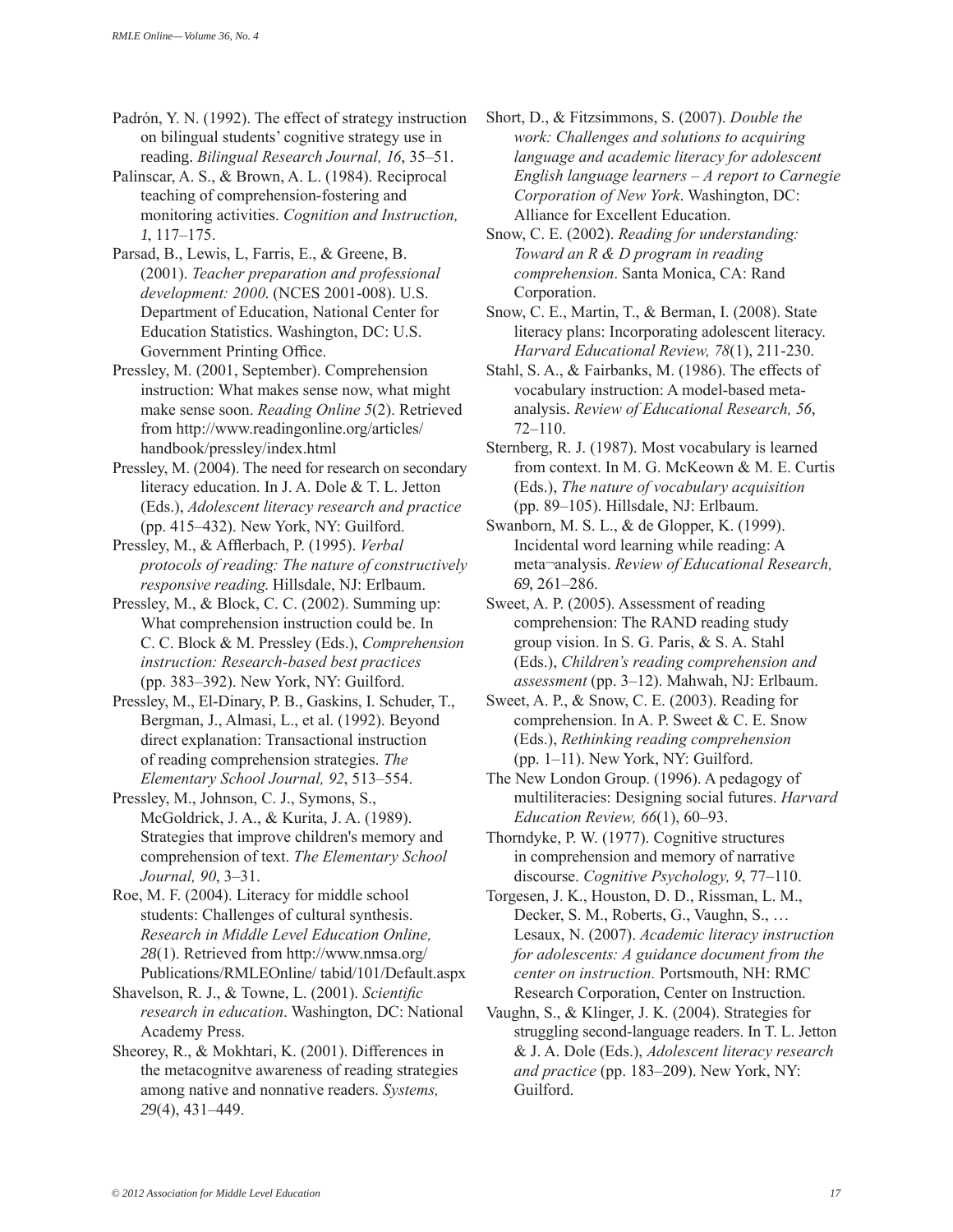# **Appendix A Journals Included in Synthesis**

*American Educational Research Journal American Journal of Education Bilingual Research Journal Cognition & Instruction Education and Urban Society Educational Researcher Hispanic Journal of Behavioral Science Journal of Adolescent and Adult Literacy Journal of Adolescent Research Journal of Education for Students Placed At-Risk Journal of Educational Psychology Journal of Language and Literacy Education Journal of Literacy Research Literacy Research and Instruction Middle Grades Research Journal Reading Research Quarterly Research in Middle Level Education Online Research in the Teaching of English TESOL Quarterly Urban Education*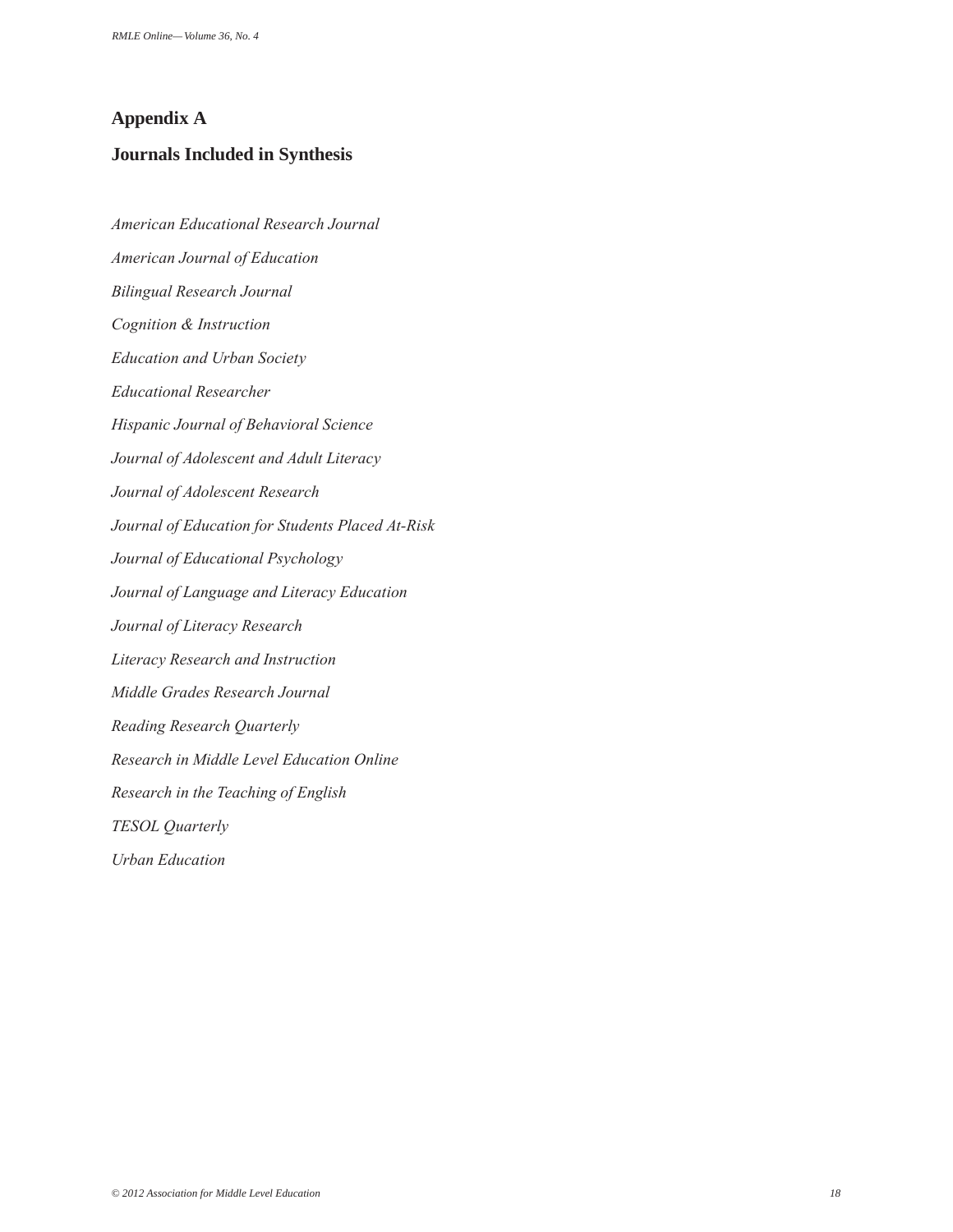# **Appendix B**

### **Descriptions of Studies Included in Synthesis**

Carlo, M. S., August, D., McLaughlin, B., Snow, C. E., Dressler, C., Lippman, D. N., et al. (2004). Closing the gap: Addressing the vocabulary needs of English-language learners in bilingual and mainstream classrooms. *Reading Research Quarterly, 39*, 188–215.

**Participants:** 254 fifth graders (142 ELLs; 112 English monolinguals)

**Research Question:** To what extent do improvements in vocabulary (both knowledge and strategies) relate to improvements in reading comprehension for ELLs?

**Design:** This quasi-experimental study randomly assigned classrooms to vocabulary intervention and control groups. Pretest and posttest measures included Peabody Picture Vocabulary Test Revised (PPVT-R), polysemy production, reading comprehension, word knowledge and association, and morphology.

**Findings:** Intervention group showed greater growth than did the control group for word knowledge, depth of vocabulary knowledge, polysemy, and reading comprehension.

Additionally, the intervention effects were just as large for ELLs as for English monolinguals. However, effect size of .08 for reading comprehension signifies the intervention did not reach practical significance. The intervention did approach practical significance for word mastery, with an effect size of .34.

García, G. E. (1991). Factors influencing the English reading test performance of Spanish-speaking Hispanic children. *Reading Research Quarterly, 26*, 371–392.

**Participants:** 104 fifth and sixth graders (51 bilingual Hispanic; 53 monolingual English-speaking Anglo) receiving all-English instruction

**Research Question:** What are the factors that influence Spanish-speaking Hispanic children's English reading test performance?

**Design:** Comparative study using quantitative measures of reading comprehension, vocabulary, and prior knowledge along with open-ended interviews.

**Findings:** Anglo students demonstrated statistically significantly higher test-specific vocabulary knowledge, general vocabulary knowledge, and total vocabulary knowledge.

A sub-sample of Hispanic students could not identify many content words in a reading passage and misinterpreted known vocabulary that may have impeded reading test performance.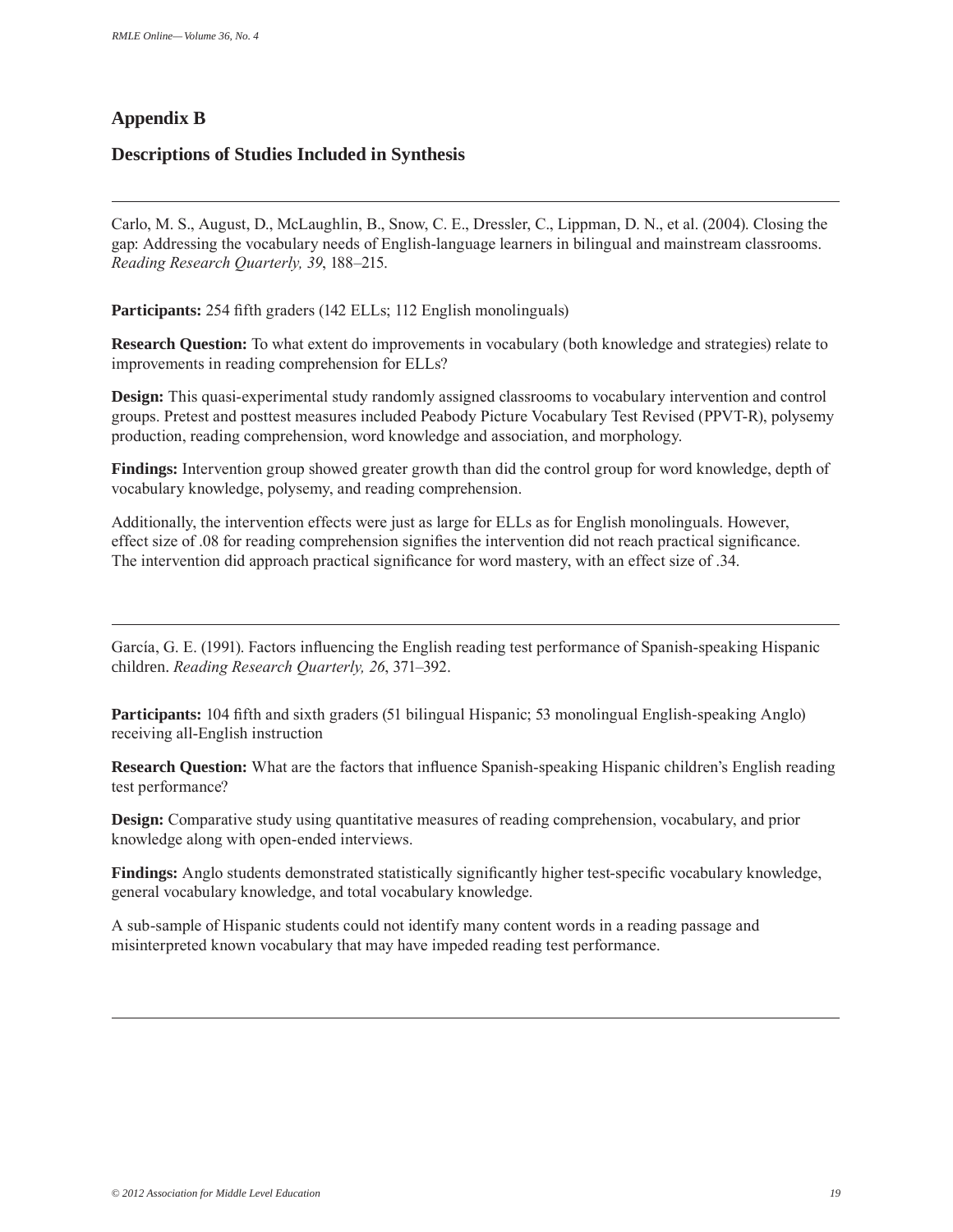García, G. E., & Nagy, W. E. (1993). Latino students' concept of cognates. In D. J. Leu & C. K. Kinzer (Eds.), *42nd Yearbook of the National Reading Conference* (pp. 367–374). Chicago, IL: National Reading Conference.

**Participants:** 81 Spanish-English bilingual students: 32 fourth graders, 36 fifth graders, 13 sixth graders

**Research Questions:** What is the nature of students' concepts of cognates? What is the nature and extent of variation among students regarding cognate recognition? What is the relationship between students' understanding of cognates and their English text processing?

**Design:** Non-experimental design using Spanish and English vocabulary tests, questionnaire to access students' experiences with English and Spanish, a target-word multiple-choice test, and a cognate-circling task.

**Findings:** Student variability in cognate identification related to students' understanding of cognates and motivation for task.

Even when students knew both English and Spanish word meanings, they did not always circle the cognate, suggesting that cognate understanding is not "automatic" for bilinguals.

Students relied heavily on orthographic and semantic clues to identify cognates and did not seem to take morphology into account.

Jiménez, R. T. (1997). The strategic reading abilities and potential of five low-level literacy Latina/o readers in middle school. *Reading Research Quarterly, 32*, 224–243.

**Participants:** 5 Latino middle school students (3 were bilingual Spanish/English and received instruction primarily in a special education classroom; 2 were bilingual but Spanish dominant and placed in an at-risk classroom)

**Research Question:** What can teachers do to meet the needs of middle school low literacy ELLs without stigmatizing them?

- a. What do low-literacy middle school Latino students know about reading?
- b. What strengths do they possess that might facilitate literacy learning?
- c. How do they respond to cognitive strategy lessons?

**Design:** Non-experimental study using qualitative data collection methods of classroom observations, student and teacher interviews, think-alouds and a formative experiment consisting of strategy lessons focusing on unknown vocabulary, use of prior knowledge and formulating questions

**Findings:** Students demonstrated some literacy strengths such as positive reactions to and interest in culturally relevant texts.

Students reacted positively to inclusion of their L1 in instruction and took advantage of opportunities to rely on both languages to demonstrate understanding.

Following the strategy lessons, students showed potential toward metacognition, including a broader understanding of the purpose of reading as well as specifically naming reading strategies used.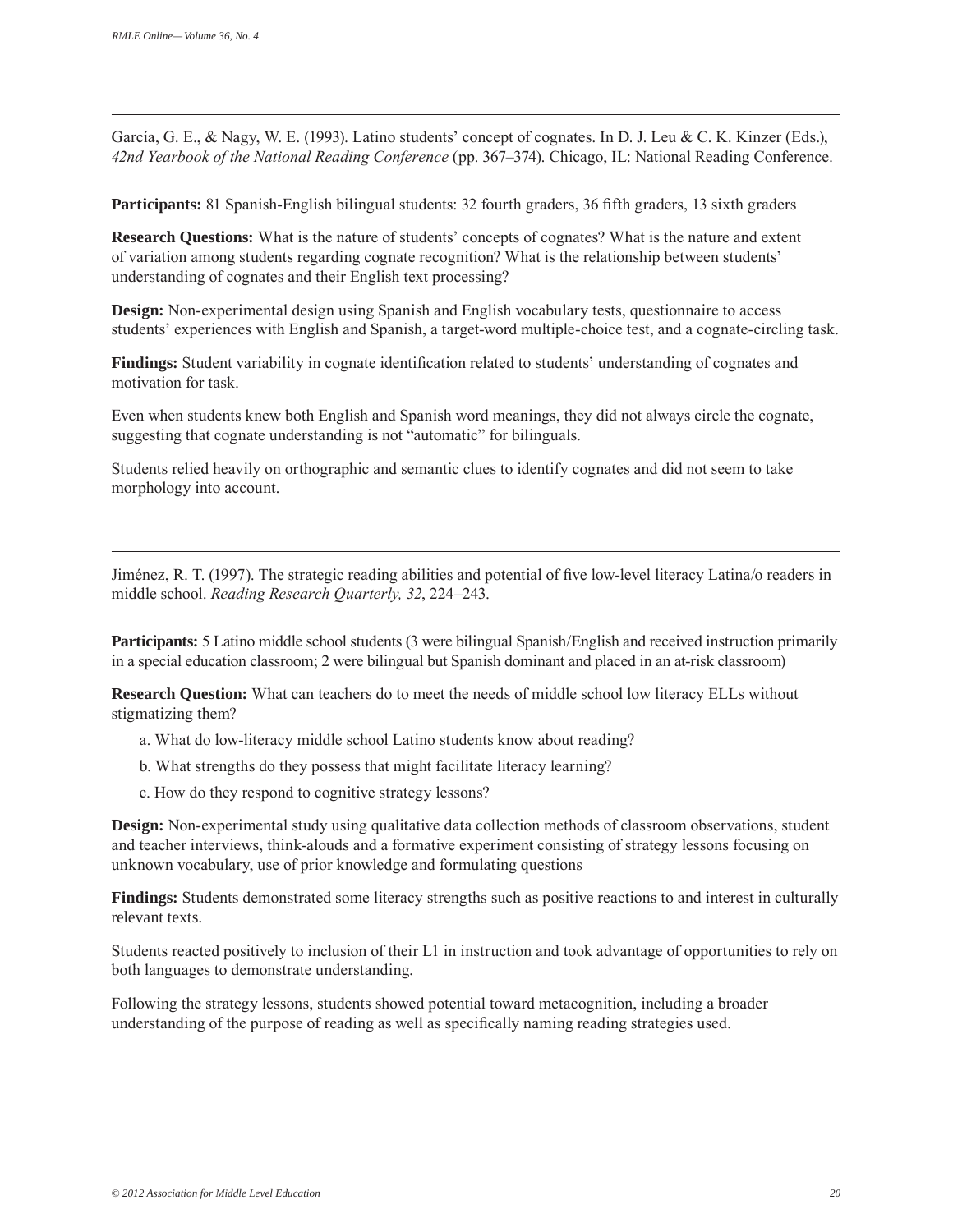Jiménez, R. T., García, G. E., & Pearson, P. D. (1995). Three children, two languages, and strategic reading: Case studies in bilingual/monolingual reading. *American Educational Research Journal, 32*, 31–61.

**Participants:** 3 sixth grade students (one bilingual reader proficient in English reading, one bilingual reader not proficient in English reading, and one proficient monolingual English reader.)

**Research Question:** What is the cognitive and metagcognitive knowledge of a proficient bilingual reader?

**Design:** Case study design including prior knowledge assessment of text topics, interview protocols with questions about reading strategies use, and prompted and unprompted think-alouds

**Findings:** The successful bilingual reader exhibited

- a. A primarily word-driven approach to reading with a heavy focus on vocabulary as means to comprehension when reading in English that led her use of other strategies.
- b. Positive view of her L1 in relation to her L2 reading abilities, including a reliance on cognates between L1 and L2 that is unique to bilingual readers.

Jiménez, R. T., García, G. E., & Pearson, P. D. (1996). The reading strategies of bilingual Latina/o students who are successful English readers: Opportunities and obstacles. *Reading Research Quarterly, 31*, 90–112.

**Participants:** 14 sixth and seventh grade students: 8 Latino/a students who were successful English readers, 3 Latino/a students who were marginally successful English readers (These 11 had varying degrees of bilingualism, but, overall, most were stronger in English than in Spanish); 3 monolingual Anglo successful English readers

**Research Question:** How does Spanish/English bilingualism and biliteracy affect, and even enhance, metacognition?

**Design:** Non-experimental three-group comparison: poor bilingual, strong bilingual, and strong monolingual, with data collected through prior knowledge and vocabulary task, background questionnaire, unprompted think-aloud, text retellings, and interview

**Findings:** Successful bilingual readers

- a. Have a unitary view of reading in both Spanish and English.
- b. Have knowledge of bilingual reading strategies: use of cognates, transfer translation.
- c. Use a strategic approach to reading that includes a strong focus on resolving unknown vocabulary.
- d. Employ less use of prior knowledge in reading Spanish and more use of monitoring in Spanish (possibly due to less exposure to content materials in Spanish).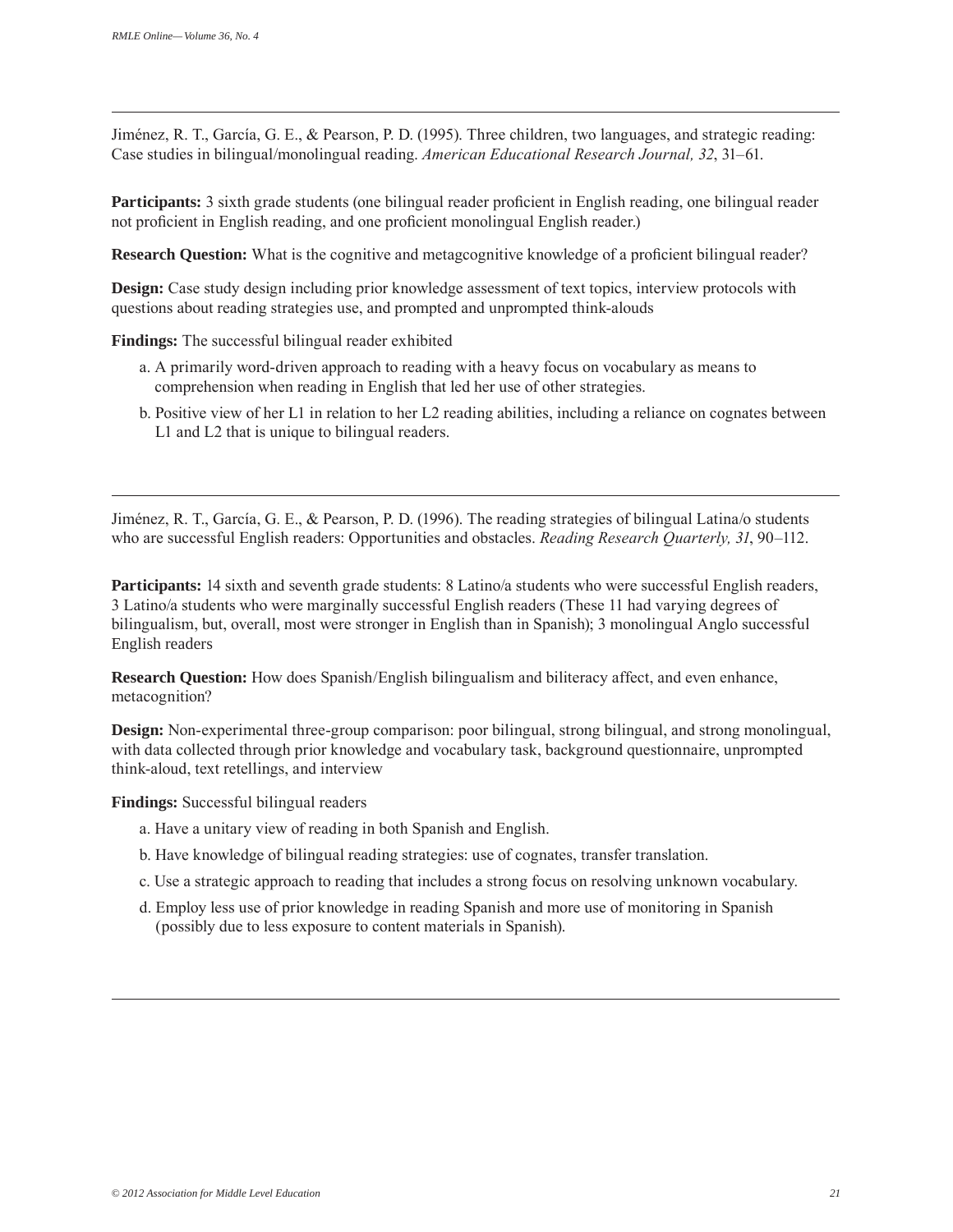Klinger, J. K., & Vaughn, S. (1996). Reciprocal teaching of reading comprehension strategies for students with learning disabilities who use English as a second language. *The Elementary School Journal, 96*, 275–293.

**Participants:** 26 seventh and eighth grade native Spanish-speaking ESL students with learning disabilities

**Research Question:** What is the effect of two approaches (reciprocal teaching with cross-age tutoring  $\&$ reciprocal teaching with cooperative grouping) for providing reading comprehension strategy instruction to seventh and eighth grade ESL students on comprehension of English text?

**Design:** Experimental design with random assignment to one of two interventions. Pretest and posttest data were collected through two reading comprehension measures, and strategy interviews, while qualitative data was gathered through student and researcher daily logs and focus groups with participants.

**Findings:** Both groups showed statistically significant average gains (with wide individual variation) in reading comprehension from pretest to posttest. Results demonstrated no statistically significant betweengroup differences for reading comprehension.

Analysis of qualitative data revealed that initial reading ability and language proficiency were important components in understanding which students benefited most from strategy instruction. Students with low decoding skills and limited English oral language proficiency generally tended to benefit less from strategy instruction.

Langer, J. A., Bartolome, L., Vasquez, O., & Lucas, T. (1990). Meaning construction in school literacy tasks: A study of bilingual students. *American Educational Research Journal, 27*, 427–471.

**Participants:** 12 fifth grade bilingual students whose L1 is Spanish

**Research Questions:** What meaning-making strategies did students use in their comprehension process when they read Spanish and English texts and how did those strategies influence their comprehension? How did their vocabulary understanding affect their envisionment buildings? What was the relationship between the students' test scores and their ability to envisionment build?

**Design:** Non-experimental study, with data collected through student interviews, open-ended during reading questioning, post-reading probing questions, transcripts, field notes, and student writing samples

**Findings:** Use of good meaning-making strategies influenced how well students comprehended in English and Spanish.

Use of meaning-making strategies, rather than level of English fluency, was more important in differentiating proficient readers from less proficient readers.

Students relied on their Spanish when reading in English; however, the reverse rarely occurred.

Genre affected ability to understand, with reports being more difficult than stories.

The type of questions asked influence students' ability to communicate understanding.